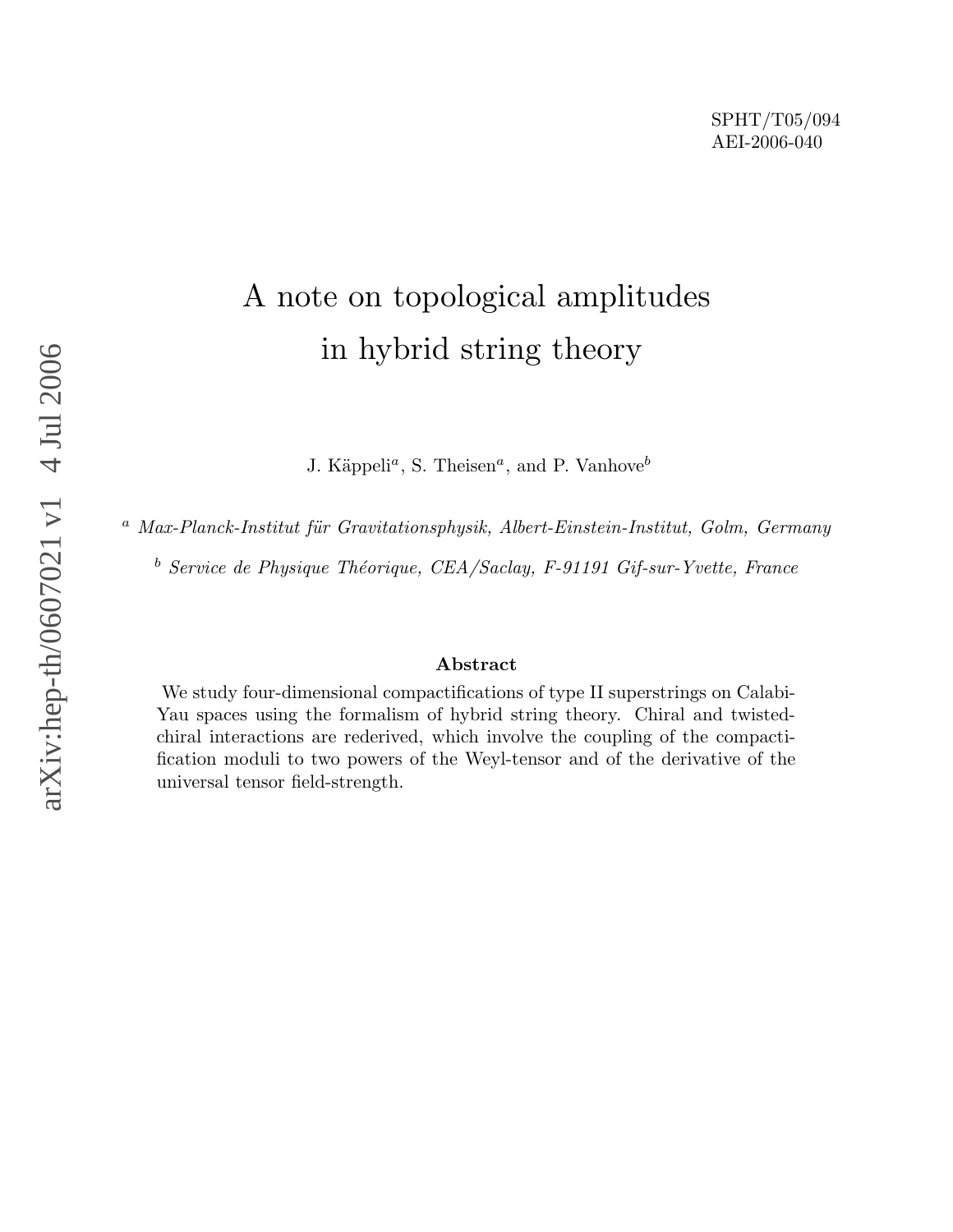## 1. Introduction

In this note we study compactifications of type II superstrings on Calabi-Yau manifolds to four spacetime dimensions using the hybrid formulation of string theory[[1,2](#page-16-0),[3\]](#page-16-0). The low-energy effective actions of these theories are described by  $\mathcal{N}=2$  supergravity theories coupled to matter. The massless matter fields are organized in  $\mathcal{N}=2$  real chiral or twisted-chiral superfields, describing vector and tensor multiplets, respectively. Hypermultiplets are related to the latter by dualization. Most of these massless superfields contain the compactification moduli and are related to complex structure and Kähler structure deformations of the compactification manifold. Various types of couplings of these fields have been studied: corrections to the moduli space metric of the hypermultiplet or tensor multiplet sector have been discussed in[[4,5](#page-16-0),[6\]](#page-16-0). The couplings to the universal sectors including supergravity that involve higher-derivative interactions are known for situations where these can be written as chiral or twisted-chiral superspace integrals. Such terms describe couplings of compactification moduli to two powers of the Weyl tensor or of the derivative of the universal tensor field-strength. The description of the full, nonlinear interactions in supergravity relies on the existence of a completely off-shell multiplet calculus for $\mathcal{N} = 2$  supergravity [[7,8,9](#page-16-0)]. In string theory these couplings have been calculated for vector multiplets by scattering amplitudes at the linearized level, using the RNS formulation in[[10\]](#page-16-0) and using hybrid approach in [\[2](#page-16-0)]. The moduli dependence of these amplitudes is thereby given by the partition functions of topological strings on the Calabi-Yau space. The hybrid formulation of string theory is particularly well-suited for studying the spacetime properties of string compactifications since it exhibits manifest four-dimensional  $\mathcal{N} = 2$ supersymmetry covariance.

Hybrid string theory can be obtained by a field redefinition from the gauge-fixed RNS string or by covariantizing the GS string in light-cone gauge. In this sense, worldsheet reparametrizations are gauge-fixed in the hybrid formulation. Nevertheless, there is no need for ghost-like fields in the formalism since the theory can be formulated as a  $\mathcal{N}=4$ topological theory and amplitudes can computed directly by the methods of topological string theory [\[2](#page-16-0)]. In this setting, the theory consists of two completely decoupled twisted worldsheet SCFT, one describing the spacetime part, one the internal part. Despite being twisted, hybrid string theory describes the full theory, i.e., it computes also non-topological amplitudes. Hybrid type IIA and IIB string theories are distinguished by the relative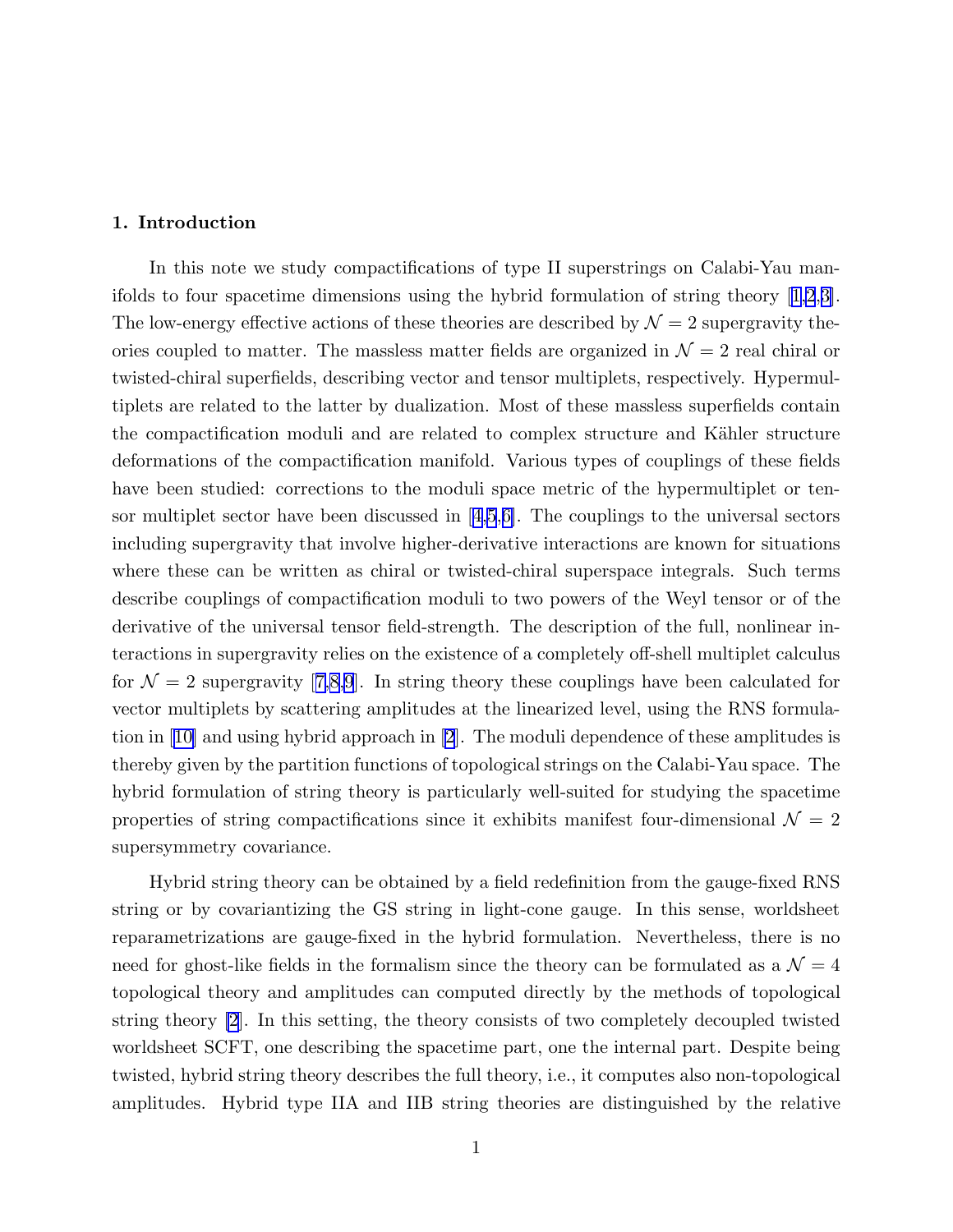twisting of the left- and right-moving sector of the internal SCFT. When working with either type one is therefore committed to a given fixed twisting.

The main application of hybrid strings in this note is to extend the analysis of higher order derivative interactions to the twisted-chiral sector. The procedure is analogous to the computation in the chiral sector given in[[2\]](#page-16-0). Even though one is working with a fixed relative twisting, giving rise to either type IIA or type IIB, it is shown that the chiral and twisted-chiral couplings of each type II theory depend on both the A-model and B-model topological partition functions.

The outline is as follows: in section 2 we briefly review some of the key elements of hybrid string theory that are relevant for the computation. We discuss the worldsheet algebra and vertex operators. In section 3 the definition of amplitudes is reviewed and several important ingredients for calculating amplitudes are discussed. In section 4 we turn to the calculation of the chiral and twisted-chiral couplings of the moduli to the universal supergravity sectors.

#### 2. Hybrid string theory

#### 2.1. The set-up

Hybrid string theory [\[1](#page-16-0),[2,3\]](#page-16-0) is a formulation of type II and heterotic string theory compactified on Calabi-Yau three-folds with manifest four-dimensional supersymmetry covariance. The four-dimensional spacetime part is described by four bosons  $x^m$  and two pairs of left-moving, canonically conjugate Weyl fermions  $(p_\alpha, \theta^\beta)$  and  $(\bar{p}^{\dot{\alpha}}, \bar{\theta}_{\dot{\beta}})$ . Both have conformal weight  $(1,0)$  and are related by hermitian conjugation. In addition there is a chiral boson  $\rho$  with period  $\rho \sim \rho + 2\pi i$  and

$$
\rho(z)\rho(w) \sim -\ln(z - w),\tag{2.1}
$$

The background charge for the field  $\rho$  is  $Q_{\rho} = -1$ . This implies the conformal weight  $\mathrm{wt}(e^{q\rho})=-\frac{1}{2}$  $\frac{1}{2}q(q-1)$ . In type II theories these fields are supplemented by two pairs of rightmoving fermions, their hermitian conjugates, and a periodic right-moving chiral boson. From the, say, left-moving sector of the spacetime fields one constructs the generators  $(T, G^{\pm}, J)$  of a twisted  $\mathcal{N} = 2$  superconformal algebra with central charge  $c = -3$ . As in the RNS formulation of the compactified superstring, the internal part is an untwisted  $c = 9$ ,  $\mathcal{N}=2$  superconformal field theory with generators  $(T_C, G_C^+, G_C^-, J_C)$  with  $G_C^- = (G_C^+)$  $\bigcirc^{\dagger}$ )<sup>†</sup>. They have trivial OPEs with all spacetime fields. The generators of the combined system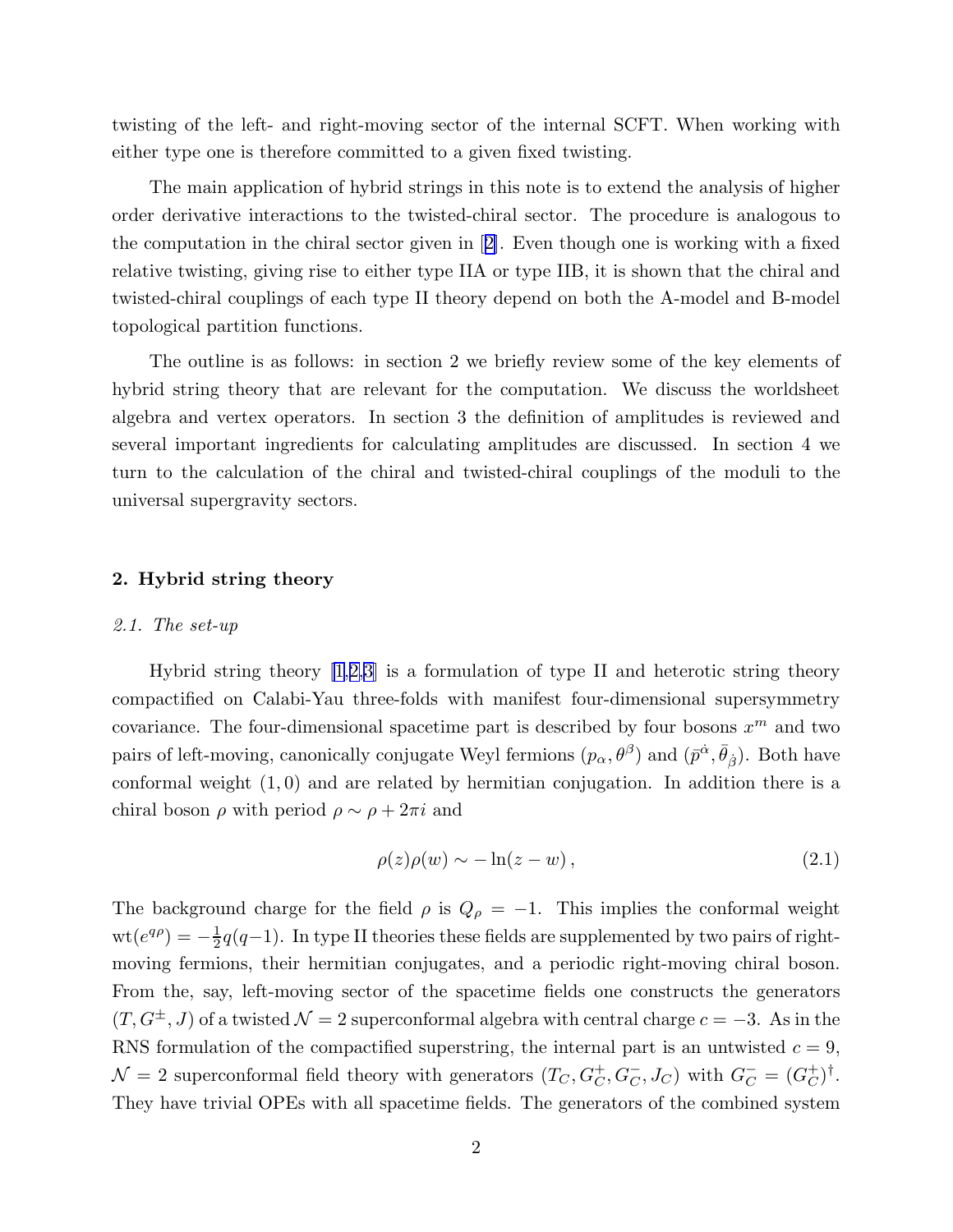<span id="page-3-0"></span>are obtained by forming the twisted generators  $(T_C + \frac{1}{2})$  $\frac{1}{2}\partial J_C, G_C^+, G_C^-, J_C)$  and adding them to the spacetime generators,

$$
T + T_C + \frac{1}{2}\partial J_C, \quad G^{\pm} + G^{\pm}_C, \quad J + J_C.
$$
 (2.2)

These fields generate a twisted  $c = 6$ ,  $\mathcal{N} = 2$  superconformal algebra. The  $U(1)$  Rsymmetry current  $J_C$  of the internal CFT can be written in terms of a free chiral boson

$$
J_C = i\sqrt{3}\,\partial H\,,\quad H(z)H(w) = -\ln(z - w)\,.
$$

The *H*-system has a background charge  $Q_H = -\sqrt{3}$ , i.e. wt $(e^{i\frac{q}{\sqrt{3}}H}) = \frac{q}{6}(q-3)$ . The conformal weights of the fermionic generators are  $wt(G^+) = 1$  and  $wt(G^-) = 2$ . Any field  $\mathcal O$  of the internal sector with definite U(1) charge can be decomposed as  $\mathcal O^{(q)}$  =  $\exp(\frac{iq}{\sqrt{q}})$  $\frac{d}{d}H$ ) $\mathcal{O}'$  where  $\mathcal{O}'$  is uncharged with respect to  $J_C$ . For the generators  $G_C^{\pm}$  this part is in fact independent of H.

One can embed the twisted  $c = 6$ ,  $\mathcal{N} = 2$  SCFT into a small twisted  $\mathcal{N} = 4$  algebra. This leads to the topological prescription of [\[2](#page-16-0),[11\]](#page-16-0) for computing the spectrum and correlation functions of the hybrid string theory.

#### 2.2. Twisted  $\mathcal{N}=4$  algebra

The embedding into a twisted small  $\mathcal{N} = 4$  superconformal algebra<sup>1</sup> proceeds as follows: the generators (2.2), which we will denote by  $T, G^{\pm}$ , and J in the sequel, generate a  $c = 6$ ,  $\mathcal{N} = 2$  algebra. The current  $J = \partial \rho + J_C$  is augmented to a triplet of currents  $(J^{++}, J, J^{--})$  defined by

$$
J^{\pm \pm}(z) = e^{\pm (\rho(z) + \int^z J_C)}.
$$
\n(2.4)

The superscripts  $\pm$  indicate the total  $U(1)$ -charges. The conformal weights of the raising and lowering operators are  $wt(J^{++})=0$  and  $wt(J^{--})=2$ . They satisfy the SU(2) relation

$$
J^{++}(z)J^{--}(w) \sim \frac{1}{(z-w)^2} + \frac{J(w)}{(z-w)}.
$$
\n(2.5)

There are two SU(2) doublets of fermionic generators:  $(G^+, \widetilde{G}^-)$  and  $(G^-, \widetilde{G}^+)$  that transforming in the 2 and  $2^*$  of SU(2), respectively. The  $G^{\pm}$  are defined via the operator products

$$
J^{\pm \pm}(z)G^{\mp}(w) \sim \mp \frac{\widetilde{G}^{\pm}(w)}{z-w}, \quad J^{\pm \pm}(z)\widetilde{G}^{\mp}(w) \sim \pm \frac{G^{\pm}(w)}{z-w}.
$$
 (2.6)

<sup>&</sup>lt;sup>1</sup> Our conventions are based on the  $\mathcal{N} = 4$  superconformal algebra presented in [\[12](#page-16-0)].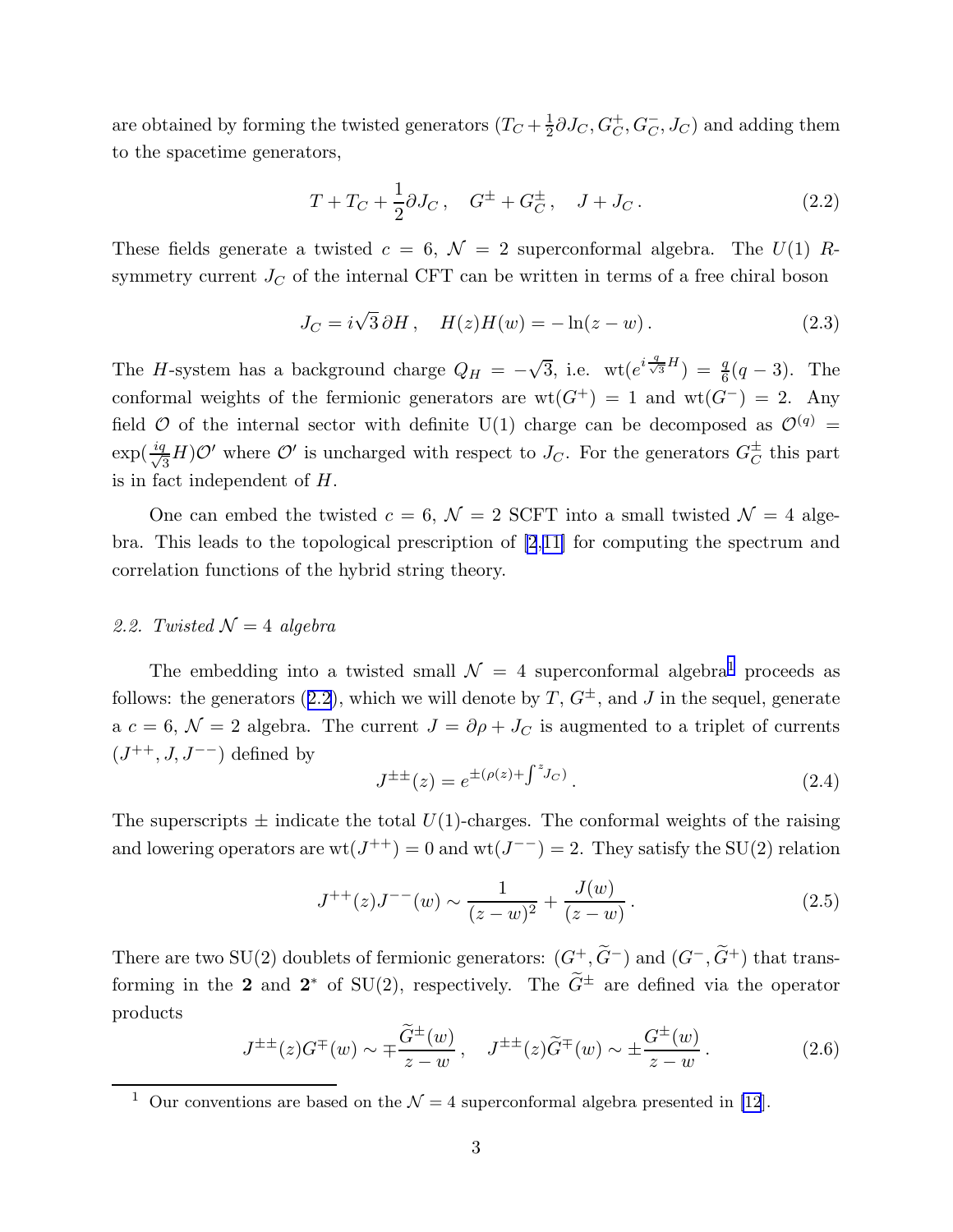<span id="page-4-0"></span>and have  $wt(\tilde{G}^+) = 1$  and  $wt(\tilde{G}^-) = 2$ . The other OPEs of  $J^{\pm \pm}$  with the fermionic generators are finite. Furthermore, one has

$$
G^{+}(z)\tilde{G}^{+}(w) \sim \frac{2J^{++}(w)}{(z-w)^2} + \frac{\partial J^{++}(w)}{z-w}, \quad \tilde{G}^{-}(z)G^{-}(w) \sim \frac{2J^{--}(w)}{(z-w)^2} + \frac{\partial J^{--}(w)}{z-w}. \quad (2.7)
$$

The nontrivial OPEs of the supercurrents are

$$
G^{+}(z)G^{-}(w) \sim \frac{2}{(z-w)^{3}} + \frac{J(w)}{(z-w)^{2}} + \frac{T(w)}{z-w},
$$
\n(2.8)

and the very same OPE for  $\tilde{G}^+(z)$  and  $\tilde{G}^-(w)$ . The explicit form of the fermionic generators is<sup>2</sup>

$$
G^{-} = e^{\rho} d^{2} + G_{C}^{-},
$$
  
\n
$$
\tilde{G}^{-} = e^{-2\rho - \int J_C} \bar{d}^{2} + e^{-\rho} \tilde{G}_{C}^{-} ,
$$
  
\n
$$
G^{+} = e^{-\rho} \bar{d}^{2} + G_{C}^{+},
$$
  
\n
$$
\tilde{G}^{+} = e^{2\rho + \int J_C} d^{2} + e^{\rho} \tilde{G}_{C}^{++} .
$$
\n(2.9)

Here  $\tilde{G}_C^{\pm\pm}$  are defined as<sup>3</sup>  $\tilde{G}_C^{\pm\pm} = e^{\pm \int^z J_C(G_C^{\mp})$ . The currents  $d_{\alpha}$  and  $\bar{d}_{\dot{\alpha}}$  are the supersymmetrized versions of the currents  $p_{\alpha}$  and  $\bar{p}_{\dot{\alpha}}$ . They commute with the spacetime supersymmetry charges.

It is convenient to label the fermionic generators by indices  $i, j = 1, 2$  according to

$$
G_i^+ = (G^+, \tilde{G}^+), \quad G_i^- = (G^-, \tilde{G}^-). \tag{2.10}
$$

They satisfy the hermiticity property  $(G_i^+)$  $j_i^+$ <sup>+</sup> =  $G_i^-$ . Consider general linear combinations

$$
\hat{G}_i^- = u_{ij} G_j^-, \quad \hat{G}_i^+ = u_{ij}^* G_j^+, \tag{2.11}
$$

where the second equation follows from the first by hermitian conjugation. Requiring that  $G_i^{\pm}$  satisfy the same  $\mathcal{N} = 4$  relations as  $G_i^{\pm}$  implies that  $u_{ij}$  are SU(2) parameters:  $u_{11} = u_{22}^* \equiv u_1$  and  $u_{21}^* = -u_{12} \equiv u_2$  with  $|u_1|^2 + |u_2|^2 = 1$ . This shows that the  $\mathcal{N} = 4$ algebra has an SU(2) automorphism group that rotates the fermionic generators among each other. More explicitly, we have

$$
\hat{\tilde{G}}^{+} = \hat{G}_{2}^{+} = u_{1} \left( e^{2\rho + \int J_{C} d^{2} + e^{\rho} \tilde{G}_{C}^{++} \right) + u_{2} \left( e^{-\rho} \bar{d}^{2} + G_{C}^{+} \right) ,
$$
\n
$$
\hat{G}^{-} = \hat{G}_{1}^{-} = u_{1} \left( e^{\rho} d^{2} + G_{C}^{-} \right) - u_{2} \left( e^{-2\rho - \int J_{C} d^{2} + e^{-\rho} \tilde{G}_{C}^{-} \right) ,
$$
\n(2.12)

<sup>2</sup> We are suppressing numerical factors and cocycle factors.

<sup>&</sup>lt;sup>3</sup> The expression  $A(B(w))$  denotes the residue in the OPE of  $A(z)$  with  $B(w)$  and equals the commutator  $[\oint A, B(w)],$  where  $\oint A = \frac{1}{2\pi i} \oint dz A(z).$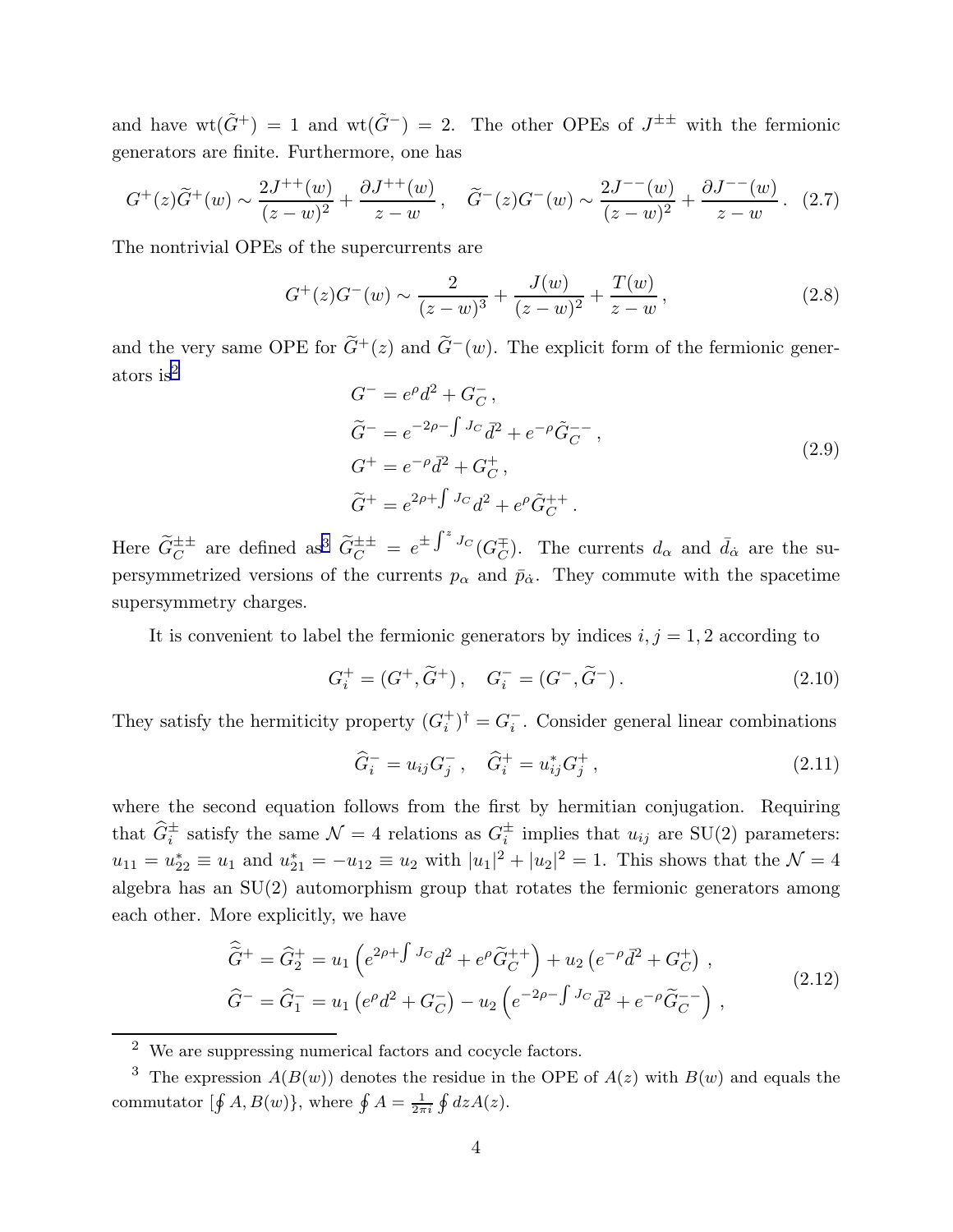<span id="page-5-0"></span>and analogous expressions for  $\hat{G}^+ = \hat{G}_1^+$  and  $\tilde{G}^- = \hat{G}_2^-$ , which involve the complex conjugate parameters  $u_i^*$ . The  $u_i$ 's parameterize the different embeddings of the  $\mathcal{N}=2$  subalgebras into the  $\mathcal{N} = 4$  algebra. These different embeddings play a role in the definition of scattering amplitudes, cf. section 3.

For notational simplicity we discuss mostly type IIB string theory. In this case one has a set of identically defined left- and right-moving generators. We will use the subscripts " $L$ " and " $R$ " in order to distinguish left-moving from right-moving fields and adopt the notation  $|A|^2 = A_L A_R$ . As mentioned before, for type IIA theories the right-moving part of the algebra is obtained by the opposite twisting as compared to [\(2.2\)](#page-3-0). Operationally, the expressions for IIA can be obtained from those of IIB by replacing  $(J_C)_R \to -(J_C)_R$ (thereby reversing the background charge) in above definitions of the currents and by reversing, e.g.,  $(G_C^{\pm})_R \to (G_C^{\mp})_R$ . The spacetime part remains unaffected.

#### 2.3. Vertex operators

Vertex operators are defined in terms of the cohomologies of the operators  $\oint \widehat{G}^+$  and  $\oint \widetilde{G}^+$ . Integrated vertex operators have zero total U(1)-charge and can be written in the form

$$
U = \int d^2z \, |\widehat{G}^- \widehat{G}^+|^2 V \,. \tag{2.13}
$$

We have  $\int d^2z |\widehat{G}^-\widehat{G}^+|^2V = \int d^2z |\widehat{G}^+\widehat{G}^-|^2V$  where one drops a total derivative under the integral. Further, if V is an SU(2)-singlet one has  $\int d^2 z |\widehat{G} - \widehat{G}^+|^2 V = \int d^2 z |\widetilde{G} - \widetilde{G}^+|^2 V$ . Therefore, as will be used later,  $\hat{G}^+U = \hat{G}^+U = 0$ . Of particular interest are the universal, compactification independent vertex operators contained in the real superfield  $V = V(x, \theta_L, \bar{\theta}_L, \theta_R, \bar{\theta}_R)$  which was discussed in [\[3](#page-16-0)]. It contains the degrees of freedom of  $\mathcal{N}=2$  supergravity and those of the universal tensor multiplet. It satisfies the  $\mathcal{N}=2$ primarity constraints which imply transversality constraints and linearized equations of motion for the component fields. In the amplitude computations of the next section, we will pick a certain fixed term in the  $u_i$  expansion of the integrated vertex operators  $(2.13)$ , namely  $U = \int |G^+G^-|^2 V = \int |\tilde{G}^+\tilde{G}^-|^2 V$ . These operators satisfy the same properties listed below  $(2.13)$  as the full  $u_i$ -dependent operators  $(2.13)$ . For this choice, the corresponding integrated vertex operator U contains (among other parts) the field strengths of the supergravity and universal tensor multiplets:

$$
\int d^2z |\bar{d}^{\dot{\alpha}} D^2 \bar{D}_{\dot{\alpha}} + d^{\alpha} \bar{D}^2 D_{\alpha}|^2 V = \int d^2z (d_L^{\alpha} d_R^{\beta} P_{\alpha\beta} + d_L^{\alpha} \bar{d}_R^{\dot{\beta}} Q_{\alpha\dot{\beta}}) + \text{h.c.} \,, \tag{2.14}
$$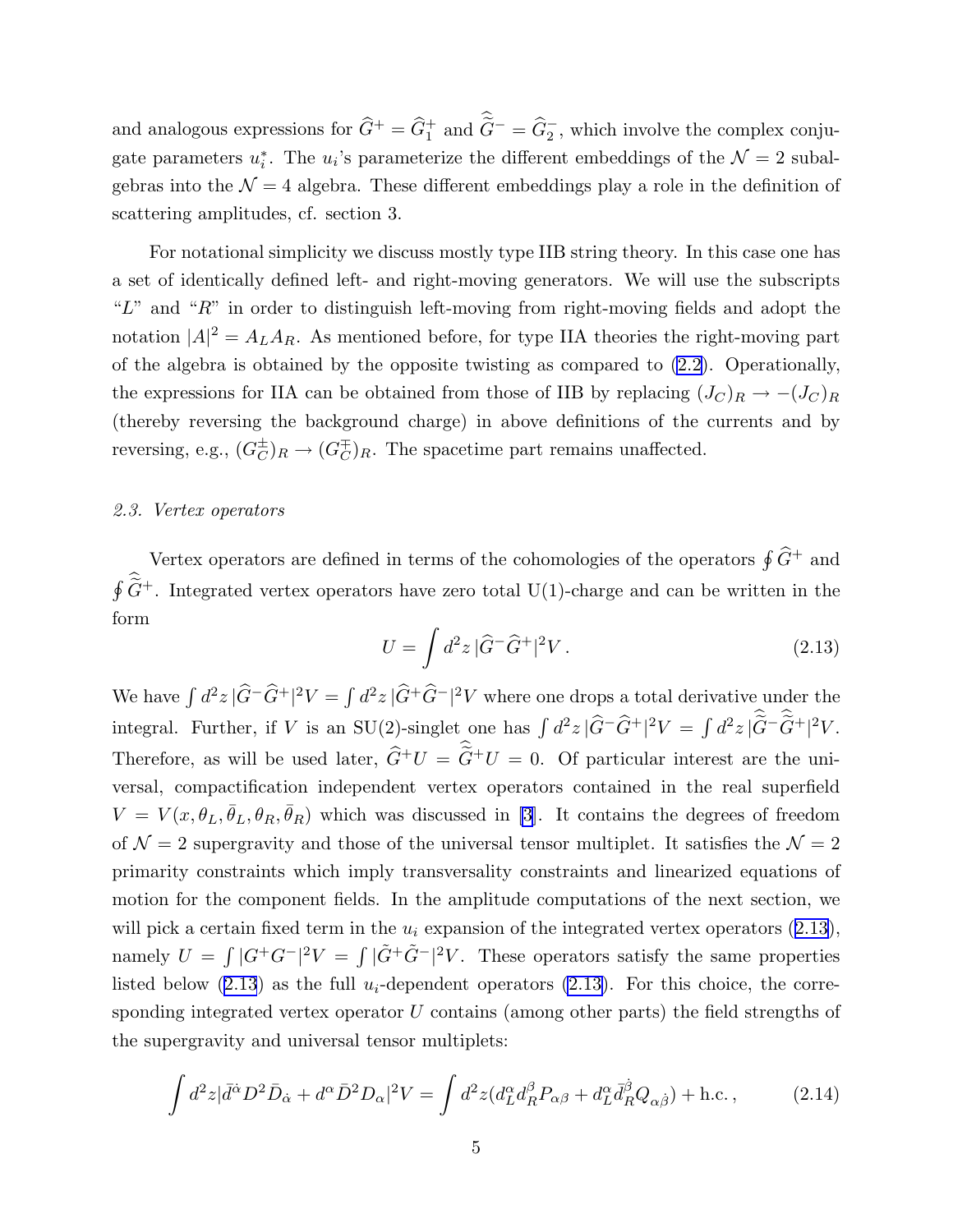<span id="page-6-0"></span>where  $P_{\alpha\beta} = (\bar{D}^2 D_\alpha)_L (\bar{D}^2 D_\beta)_R V$  and  $Q_{\alpha\dot{\beta}} = (\bar{D}^2 D_\alpha)_L (D^2 \bar{D}_\alpha)_R V$  are chiral and twistedchiral superfields<sup>4</sup>. As discussed below, on-shell, these superfields describe the linearized Weyl multiplet and the derivative of the linearized field-strength multiplet of the universal tensor. For later purposes we also introduce U' and U'' defined by  $U = |G^+|^2 U'$  and  $U = |\tilde{G}^+|^2 U''$ , i.e.,  $U' = \int d^2z |e^{\rho} d^{\alpha} D_{\alpha}|^2 V$  and  $U'' = \int d^2z |e^{-2\rho - \int J_C} \bar{d}^{\dot{\alpha}} \bar{D}_{\dot{\alpha}}|^2 V$ .

The complex structure moduli are in one-to-one correspondence to elements of  $H^{2,1}(CY)$  and related to primary fields  $\Omega_c$  of the chiral  $(c, c)$  ring [\[13](#page-16-0)]. The corresponding type IIB hybrid vertex operators are<sup>5</sup>

$$
V_{cc} = |e^{\rho} \bar{\theta}^2|^2 M_c \Omega_c, \quad V_{aa} = (V_{cc})^{\dagger} = |e^{-\rho} \theta^2|^2 \bar{M}_c \bar{\Omega}_c,
$$
\n(2.15)

where  $M_c$  is a real chiral superfield (vector multiplet). Note that in the (twisted) type IIB theory  $\Omega_c$  has conformal weight  $h_L = h_R = 0$ , while  $\overline{\Omega}_c$  has conformal weight  $h_L = h_R = 1$ . The complexified Kähler moduli are in one-to-one correspondence to elements of  $H^{1,1}(CY)$ and related to primary fields  $\Omega_{tc}$  of the twisted-chiral ring  $(c, a)$ :

$$
V_{ca} = e^{\rho_L - \rho_R} \bar{\theta}_L^2 \theta_R^2 M_{tc} \Omega_{tc}, \quad V_{ac} = (V_{ca})^{\dagger} = e^{-\rho_L + \rho_R} \theta_L^2 \bar{\theta}_R^2 \bar{M}_{tc} \bar{\Omega}_{tc}, \tag{2.16}
$$

where  $M_{tc}$  are real twisted-chiral superfields (tensor multiplets). The conformal weight of  $\Omega_{tc}$  is  $h_L = 0$  and  $h_R = 1$ . The integrated vertex operators are

$$
U_{cc} = \int d^2 z \, M_c |G_C^{-}|^2 \Omega_c + \dots, \quad U_{ca} = \int d^2 z \, M_{tc} (G_C^{-})_L (G_C^{+})_R \Omega_{tc} + \dots, \tag{2.17}
$$

where we have suppressed terms involving derivatives acting on  $M_c$  and  $M_{tc}$ . These terms carry nonzero  $\rho$ -charge and will not play a role in the discussion of the amplitudes in section 4.

The vertex operators of IIA associated to elements of the  $(c, c)$  (complex structure) and  $(c, a)$  ring (Kähler) are

$$
V_{cc} = e^{\rho_L - \rho_R} \bar{\theta}_L^2 \theta_R^2 M_{tc} \Omega_c, \quad V_{ca} = |e^{\rho} \bar{\theta}^2|^2 M_c \Omega_{tc}.
$$
 (2.18)

<sup>&</sup>lt;sup>4</sup> Chiral superfields  $M_c$  satisfy  $\bar{D}_{\dot{\alpha}L}M_c = 0 = \bar{D}_{\dot{\alpha}R}M_c$  and twisted-chiral superfields  $M_{tc}$  satisfy  $\bar{D}_{\dot{\alpha}L}M_{tc} = 0 = D_{\alpha R}M_{tc}$ .  $D_{\alpha}$  and  $\bar{D}_{\dot{\alpha}}$  are the covariant fermionic derivatives that commute with the supersymmetry charges. Real chiral superfield satisfy in addition  $D_L^2 M_c = \bar{D}_R^2 \bar{M}_c$  and real twisted-chiralsuperfields  $D_L^2 M_{tc} = D_R^2 \bar{M}_{tc}$ , cf. [[3](#page-16-0)].

<sup>&</sup>lt;sup>5</sup> We are suppressing the indices distinguishing between the different elements of the ring.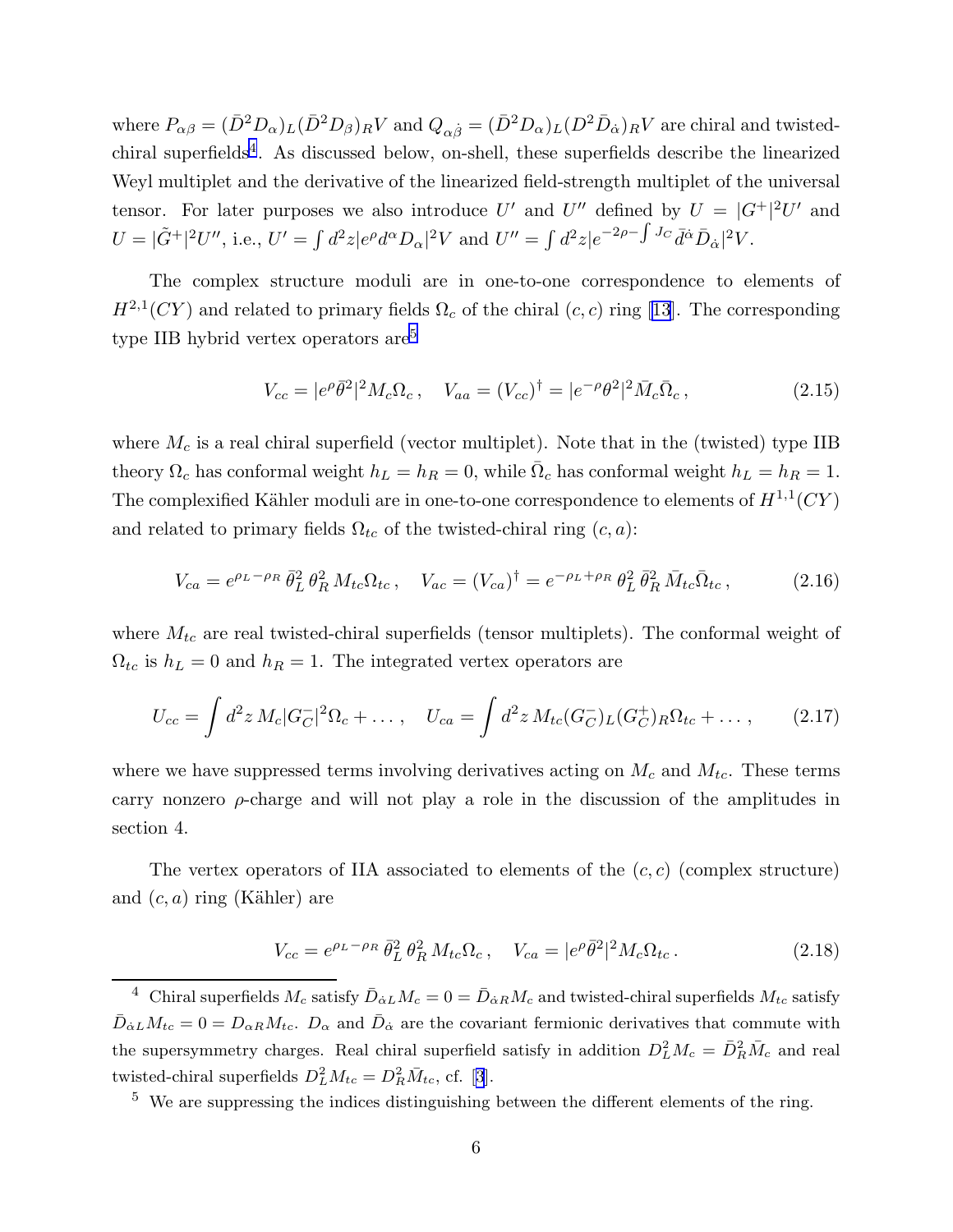<span id="page-7-0"></span>For type IIA the conformal weights of  $\Omega_c$  are  $h_L = 0$  and  $h_R = 1$  while  $\Omega_{tc}$  has weight  $h_L = h_R = 0$ . The integrated vertex operators involve

$$
U_{cc} = \int d^2 z \, M_{tc}(G_C^-)_L(G_C^-)_R \Omega_c + \dots, \quad U_{ca} = \int d^2 z \, M_c(G_C^-)_L(G_C^+)_R \Omega_{tc} + \dots \quad (2.19)
$$

#### 3. Amplitudes and correlation functions

In this section we review the definition of scattering amplitudes on Riemann surfaces  $\Sigma_g$ with genus  $g \geq 2$  as given in [[2\]](#page-16-0). We also collect correlation functions for chiral bosons.

#### 3.1. Amplitudes

Scattering amplitudes of hybrid string theory are defined in [[2\]](#page-16-0) for  $g \geq 2$  as<sup>6</sup>

$$
F_g(u_L, u_R) = \int_{\mathcal{M}} \frac{[dm_g]}{\det(\text{Im}\tau)} \prod_{i=1}^g \left\langle \int d^2v_i \prod_{j=1}^{g-1} |\hat{G}^+(v_j)|^2 |J(v_g)|^2 \prod_{k=1}^{3g-3} |(\mu_k, \hat{G}^-)|^2 \prod_{l=1}^N U_l \right\rangle.
$$
\n(3.1)

Since  $F_g(u_L, u_R)$  is a homogeneous polynomial in both  $u_{iL}$  and  $u_{iR}$  of degree  $4g - 4$  (we are taking U to carry no  $u_{iL,R}$  dependence as is explained above  $(2.14)$  $(2.14)$  $(2.14)$ ) this definitions provides a whole set of amplitudes  $F_g^{n,m}$  given by the coefficients in the  $u_{i,L,R}$ -expansion:

$$
F_g(u_L, u_R) = \sum_{n,m} \begin{pmatrix} 4g - 4 \\ 2g - 2 - n \end{pmatrix} \begin{pmatrix} 4g - 4 \\ 2g - 2 - m \end{pmatrix} F_g^{n,m} u_{1L}^{2g - 2 + n} u_{2L}^{2g - 2 - n} u_{1R}^{2g - 2 + m} u_{2R}^{2g - 2 - m},
$$
\n(3.2)

where  $2 - 2g \le m, n \le 2g - 2$ . We focus on either the left- or right-moving sector in the following. In view of ([2.12\)](#page-4-0) it is clear that  $F_g^n$  involves  $2g - 2 + n$  insertions of  $G^+$  and  $G^-$ and $2g - 2 - n$  $2g - 2 - n$  insertions of  $G^+$  and  $\tilde{G}^-$ . It is shown in [2] that up to contact terms all distributions of  $\tilde{G}^{\dagger}$ 's,  $G^{-1}$ 's,  $G^{+}$ 's, and  $\tilde{G}^{-}$ 's satisfying these constraints are equivalent. We can therefore determine  $F_g^{n,m}$  (3.2) by evaluating a single amplitude with an admissible distribution of insertions.

In addition there is a selection rule that relies on the cancellation of the R-parity anomaly [\[2](#page-16-0)]. The R-charge is

$$
R = \oint \left( \partial \rho - \frac{1}{2} \theta d + \frac{1}{2} \bar{\theta} \bar{d} \right) , \qquad (3.3)
$$

<sup>&</sup>lt;sup>6</sup>This differs by the factor  $(\det(Im\tau))^{-1}$  from the expression given in [[2](#page-16-0)] and [\[11](#page-16-0)]. We will comment on this below (3.13).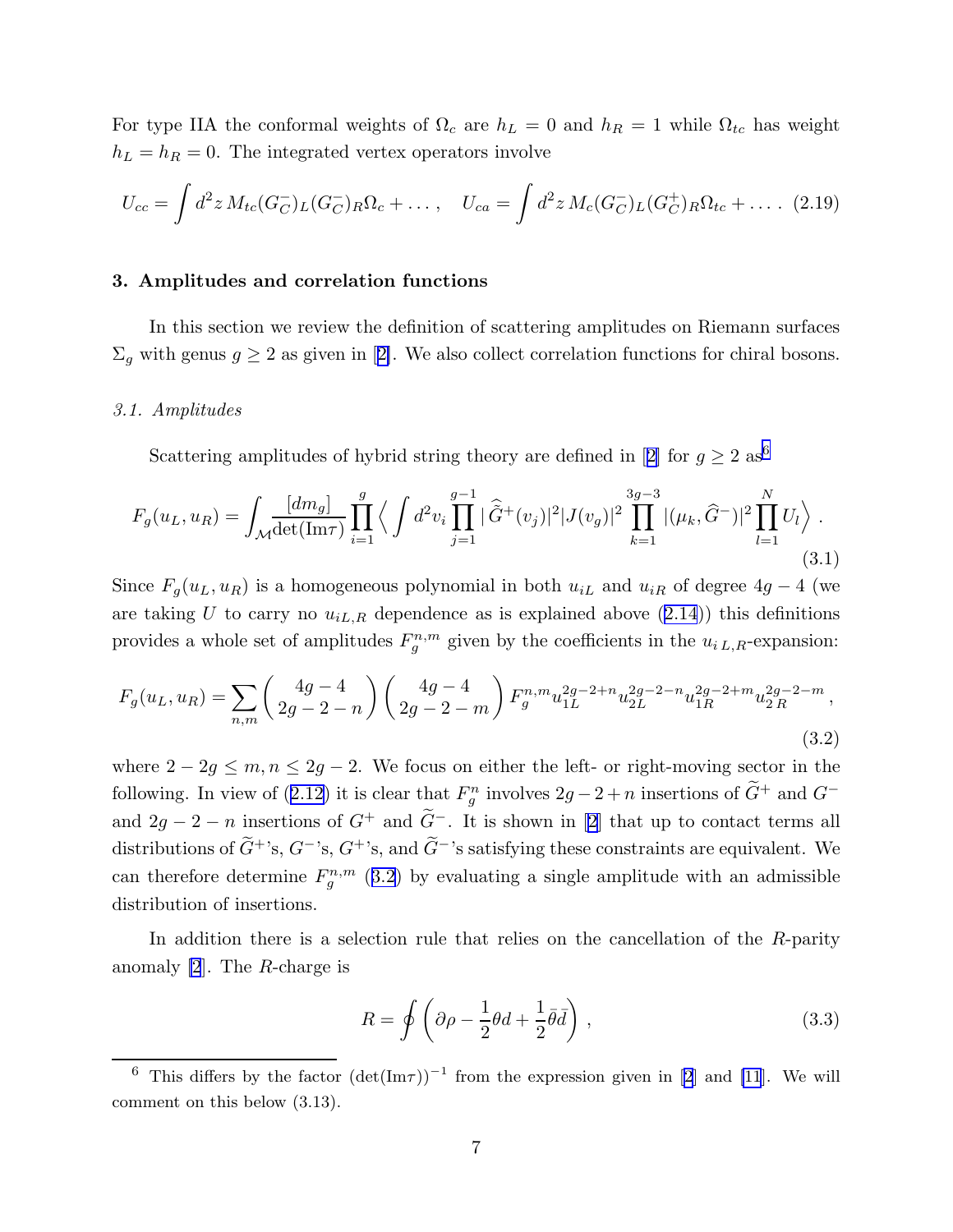with background charge  $1 - g$ . In the RNS formulation R precisely coincides with the superconformal ghost-number (picture) operator.  $\tilde{G}^{\pm}$  carry R-charges  $\mp 1$  while those of  $G^{\pm}$  are zero. The contribution to the R-charge of the insertions is  $g - 1 - n$ . The anomaly is therefore canceled only if the vertex operators insertions have total  $R$ -charge  $n$ . Put differently: given vertex operators  $\prod_{i=1}^{N} U_i$  with total R-charge n, the only non-vanishing contribution to [\(3.2\)](#page-7-0) is  $F_g^n$ . This selection rule is completely analogous to the one that relies on picture charge in the RNS formulation.

It is convenient to rewrite ([3.1](#page-7-0)) in the form

$$
F_g(u_L, u_R) =
$$
  
=  $\int_{\mathcal{M}} \frac{[dm_g]}{\det(\text{Im}\tau)} \prod_{i=1}^g \left\langle \int d^2v_i \prod_{j=1}^g |\widehat{\tilde{G}}^+(v_j)|^2 \prod_{k=1}^{3g-4} |(\mu_k, \widehat{G}^-)|^2 |(\mu_{3g-3}, J^{--})|^2 \prod_{l=1}^N U_l \right\rangle.$  (3.4)

This is obtained from [\(3.1\)](#page-7-0) by contour deformation using  $\hat{G}^- = \oint \tilde{G}^+ J^{--}$  and  $\tilde{G}^+ =$  $-\oint \widetilde{G}^+ J$  and the fact that  $\oint \widetilde{G}^+$  has no non-trivial OPE with any of the other insertions except a simple pole with  $J$ . Consider the integrand of  $(3.4)$ . As a function of, say,  $v_1$ , it has a pole only at the insertion point of  $J^{-}$ . But the residue  $\langle \prod_{i=2}^g \widetilde{G}^+(v_i) \prod_{j=1}^{3g-3} (\mu_j, \widehat{G}^-) \prod_l U_l \rangle$  vanishes: each of the remaining  $\widetilde{G}^+(v_i)$  can be written as  $-\oint \widetilde{G}^+J(v_i)$  and  $\widetilde{G}^+$  has no singular OPE with any of the other insertions. Analyticity and the fact that  $\tilde{G}^+$  are Grassmann odd and of weight one, fixes the v-dependence of the integrand as  $\det(\omega_i(v_j))$ . The  $\omega_i$  are the g holomorphic one-forms on  $\Sigma_g$ . In (3.4) we can thus replace

$$
\prod \widehat{\tilde{G}}^{+}(v_{i}) = \det(\omega_{i}(v_{j})) \frac{\prod \widehat{\tilde{G}}^{+}(\tilde{v}_{l})}{\det(\omega_{k}(\tilde{v}_{l}))},
$$
\n(3.5)

where  $\tilde{v}_k$  are g arbitrary points on  $\Sigma_g$  that can be chosen for convenience. Combining leftand right-movers the v-integrations can be performed with the result

$$
\prod_{i=1}^{g} \int d^2 v_i |\det(\omega_k(v_l))|^2 \propto \det(\text{Im}\,\tau).
$$
 (3.6)

 $\tau$  is the period matrix of  $\Sigma_q$ . Using similar arguments one can rewrite

$$
\frac{1}{\det(\mathrm{Im}\tau)} \Big(\int_{\Sigma_g} |\widehat{\tilde{G}}^+|^2\Big)^g \propto \Big|\prod_{i=1}^g \oint_{a_i} \widehat{\tilde{G}}^+\Big|^2. \tag{3.7}
$$

Thereason for the insertion  $\oint \hat{G}^+$  on every a-cycle of  $\Sigma_g$  was presented in [[2,11\]](#page-16-0): it projects to the reduced Hilbert space formed by the physical fields of an  $\mathcal{N}=2$  twisted theory. Amplitudes for these states can be calculated using the rules of  $\mathcal{N}=2$  topological strings.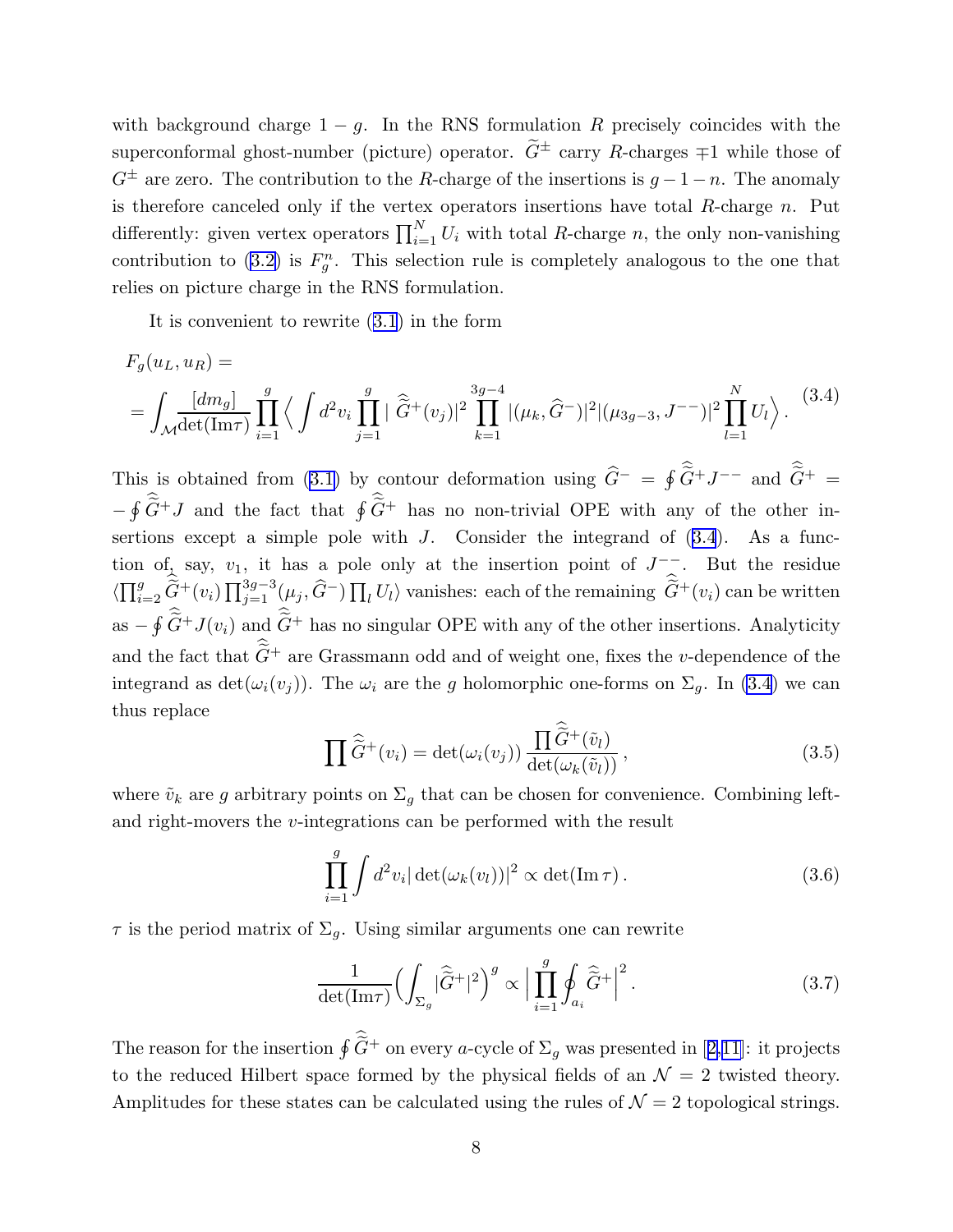#### <span id="page-9-0"></span>3.2. Correlators of chiral bosons

In this section we provide the correlation functions which are necessary to compute the amplitudes, cf. [\[14](#page-16-0),[15,](#page-16-0)[16\]](#page-17-0). In the hybrid formulation there is no sum over spin structures and no need for a GSO projection. The correlation functions are with periodic boundary conditions around all homology cycles of the Riemann surface  $\Sigma_g$ .

We start with the correlators of the chiral boson H:

$$
\left\langle \prod_{k} e^{i \frac{q_k}{\sqrt{3}} H(z_k)} \right\rangle = Z_1^{-1/2} F(\frac{1}{\sqrt{3}} \sum q_k z_k - Q_H \Delta) \prod_{i < j} E(z_i, z_j)^{\frac{1}{3} q_i q_j} \prod_l \sigma(z_l)^{\frac{1}{\sqrt{3}} Q_H q_l}, \quad (3.8)
$$

where  $Z_1$  is the chiral determinant of [\[14](#page-16-0)]. The prime forms  $E(z, w)$  express the pole and zero structure of the correlation function while the  $\sigma$ 's express the coupling to the background charge. Of the remaining part  $F$ , which is due to the zero-modes of  $H$ , only the combination in which the insertion points enter will be relevant. It is, in fact, an appropriately defined theta-function [\[10](#page-16-0)]. Also  $F(-z) = F(z)$ . In the above expression (and below), z either means a point on  $\Sigma_g$  or its image under the Jacobi map, i.e.,  $\vec{I}(z)$  =  $\int_{p_0}^{z} \vec{\omega}$ , depending on the context.

The  $\rho$ -correlation functions are subtle. The field  $\rho$  is very much like the chiral boson φ which appears in the 'bosonization' of the superconformal  $(β, γ)$  ghost system in the RNS formulation, the only difference being the value of its background charge. In the RNS superconformal ghost system  $\phi$  is accompanied by a fermionic spin 1  $(\eta, \xi)$  system. Expressions for correlation functions of products of  $e^{q_i\phi(z_i)}$  which are used in RNS amplitude calculations are always done in the context of the complete  $(\beta, \gamma)$  ghost system. Following[[2\]](#page-16-0) our strategy will be to combine an auxiliary fermionic spin 1  $(\eta, \xi)$  system with the  $\rho$ -scalar to build a bona-fide spin 1  $(\beta, \gamma)$  system. We then compute correlation functions as in the RNS formulation, which we divide by the contribution of the auxiliary  $(\eta, \xi)$  $(\eta, \xi)$  $(\eta, \xi)$ -system. Following [[16](#page-17-0)], we obtain

$$
\left\langle \prod_k e^{q_k \rho(z_k)} \right\rangle_{(\beta,\gamma)} = \frac{Z_1^{1/2}}{\theta(\sum q_k z_k - Q_\rho \Delta)} \prod_{k < l} E(z_k, z_l)^{-q_k q_l} \prod_r \sigma(z_r)^{-Q_\rho q_r} \tag{3.9}
$$

with  $Q_{\rho} = -1$ . As in [\[16](#page-17-0)], the correlation function had to be regularized due to the fact that the zero-mode contribution of the  $\rho$ -field diverges. The regularization involved a projection of the  $\rho$ -momentum plus the momentum of the regulating  $(\eta, \xi)$  system in the loops to arbitrary but fixed values. These projections were accompanied by factors  $\oint_{a_i} \eta$  for each a-cycle on  $\Sigma$  and one factor of  $\xi$  to absorb its (constant) zero mode. The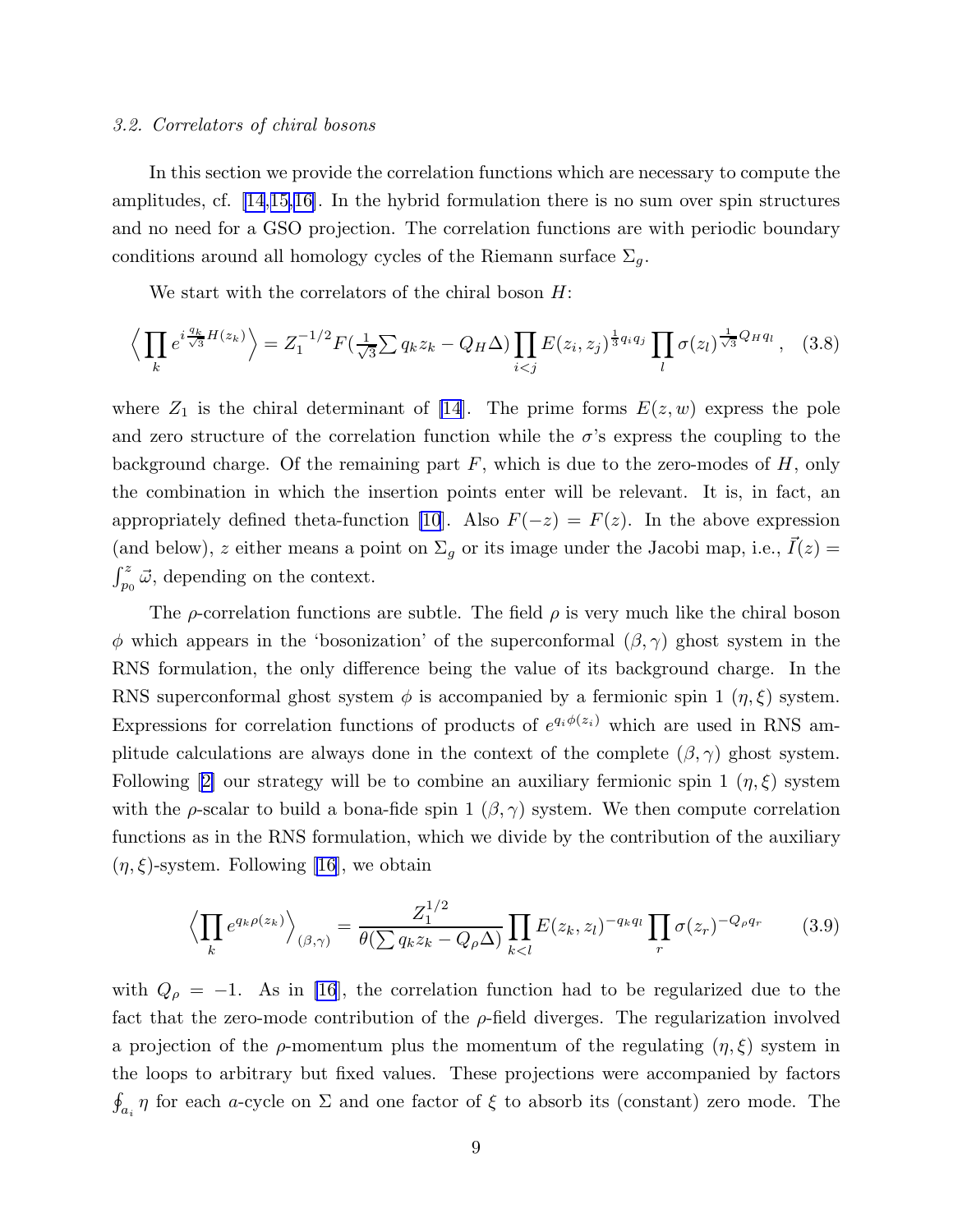<span id="page-10-0"></span>contribution of  $(\eta, \xi)$  has to be divided out in order to obtain the regulated correlators of the  $\rho$ -system. This means that  $(3.9)$  $(3.9)$  must be divided by

$$
\left\langle \prod_{i=1}^{g} \oint_{a_i} \frac{dz_i}{2\pi i} \eta(z_i) \xi(w) \right\rangle = Z_1.
$$
\n(3.10)

Altogether we thus find

$$
\left\langle \prod_{k} e^{q_{k}\rho(z_{k})} \right\rangle_{\text{reg.}} = \frac{Z_{1}^{-1/2}}{\theta(\sum q_{k}z_{k} + \Delta)} \prod_{k < l} E(z_{k}, z_{l})^{-q_{k}q_{l}} \prod_{r} \sigma(z_{r})^{q_{r}}.
$$
 (3.11)

A useful identity is the 'bosonization formula'[\[14](#page-16-0)]:

$$
\prod_{i=1}^{g} E(z_i, w)\sigma(w) = \frac{\prod_{i < j} E(z_i, z_j) \prod_{i=1}^{g} \sigma(z_i)}{Z_1^{3/2} \det(\omega_i(z_j))} \theta(\sum_{i=1}^{g} z_i - w - \Delta). \tag{3.12}
$$

Using this identity one finds

$$
\left\langle \prod_{k=1}^{g} e^{-\rho(z_k)} e^{\rho(w)} \right\rangle_{\text{reg.}} = \frac{1}{Z_1^2 \det(\omega_k(z_l))},\tag{3.13}
$$

whichdiffers by a factor of  $\det(\mathrm{Im}\tau)$  from the corresponding expression used in [[2\]](#page-16-0).

#### 4. Topological Amplitudes

#### 4.1. Generalities

The expressions for  $F_g^n$  that one obtains by inserting the generators [\(2.12](#page-4-0)) into [\(3.1](#page-7-0)) in general are very involved. Certain restrictions are imposed by background charge cancellation. Since the total U(1) charge of the vertex operators is zero the insertions of  $\tilde{\tilde{G}}$ + and  $\hat{G}$ <sup>−</sup> in ([3.1\)](#page-7-0) are precisely such that they cancel the anomaly of the total U(1) current. It is therefore sufficient to study the constraints imposed by requiring cancellation of the background charge of the  $\rho$ -field.<sup>7</sup> A consequence of this constraint is that if the vertex operators are not charged under  $\partial \rho$  then  $|n| \leq g - 1$ . For  $|n| < g - 1$  there are several possibilities how the various parts of the operators [\(2.12\)](#page-4-0) can contribute. For  $|n| = g - 1$ and uncharged vertex operators there is only a single amplitude that must be considered. These cases are studied in the following. We restrict to the case with 2g vertex operator insertions. There are then just enough insertions of  $\theta$  and p to absorb their zero modes an no nontrivial contractions occur.

<sup>&</sup>lt;sup>7</sup> Since the  $J_C$  current is a linear combination of the  $\partial \rho$  and the total U(1)-current, background charge cancellation for  $H$  is then automatic.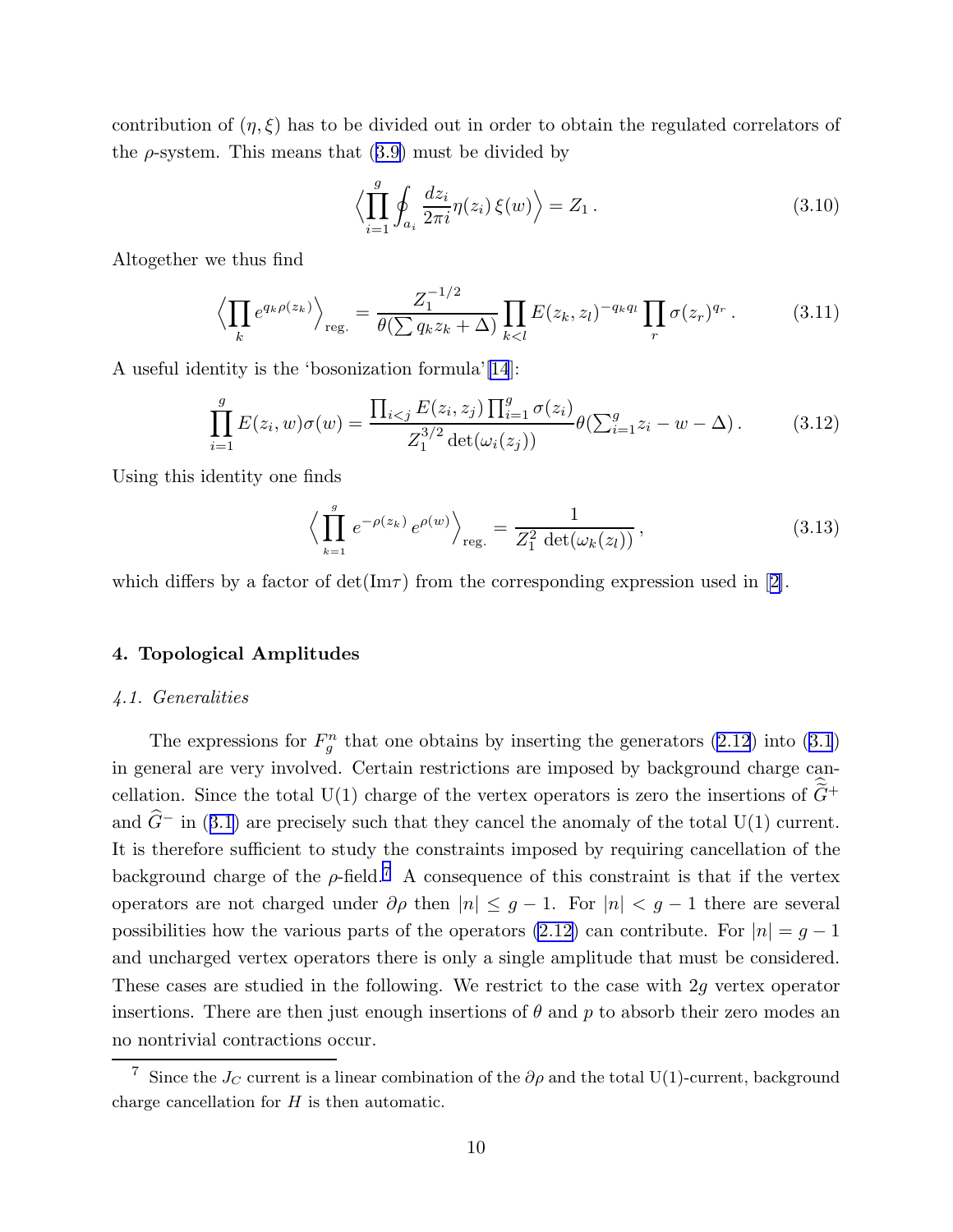# <span id="page-11-0"></span>4.2. R-charge  $(g-1, g-1)$

This amplitude was computed in the RNS formalism in [\[10](#page-16-0)]. In this section we review the computation in the hybrid formalism of [\[2](#page-16-0)]. Imposing  $\rho$  and H background charge saturation ([3.1](#page-7-0)) leads to

$$
\mathcal{A}_{g} = \int_{\mathcal{M}} [dm_{g}] \frac{1}{|\det(\omega_{i}(\tilde{v}_{j}))|^{2}} \langle \left| \prod_{j=1}^{m} e^{\rho} \tilde{G}_{C}^{++}(\tilde{v}_{j}) \prod_{j=m+1}^{g} e^{-\rho} \bar{d}^{2}(\tilde{v}_{j}) \right|
$$
\n
$$
\times \prod_{l=1}^{m} (\mu_{l}, e^{-2\rho - \int J_{C} \bar{d}^{2}) \prod_{l=m+1}^{3g-3} (\mu_{l}, G_{C}^{-}) \Big|^{2} U' U^{2g-1} \rangle.
$$
\n(4.1)

We have used the fact that  $\oint e^{-\rho} \bar{d}^2$ , when pulled off from U', only gets stuck at  $J(v_g)$ .  $0 \leq m \leq g-1$  parametrizes different ways to saturate the background charges.<sup>8</sup> We now use the freedom to choose  $\tilde{v}_l = z_l$  for  $l = 1, \ldots, g$  where  $z_l$  are the arguments of the Beltrami differentials  $\mu_l$  (which are integrated over). This is possible since the OPEs which one encounters are the naive products (no poles or zeros). This gives

$$
\mathcal{A}_{g} = \int_{\mathcal{M}} [dm_{g}] \int \prod_{l=1}^{g} d^{2}z_{l} \frac{1}{|\det(\omega_{i}(z_{l}))|^{2}} \left\langle \left| (\mu_{l}, e^{-\rho} G_{C}^{-} \bar{d}^{2}(z_{l})) \right|^{2} \prod_{k=1}^{2g-3} \left| (\mu_{k}, G_{C}^{-}) \right|^{2} U' U^{2g-1} \right\rangle \tag{4.2}
$$

which is independent of  $m$ <sup>9</sup>. Its evaluation is straightforward. One easily sees that there are just enough operator insertions to absorb the p and  $\bar{p}$  zero modes.  $\theta$  and  $\bar{\theta}$  then also only contribute with their (constant) zero modes. The  $p$  zero modes must come from the explicit d-dependence of the vertex operator. The  $(p, \theta)$ <sub>L</sub> and  $(p, \theta)$ <sub>R</sub> correlation functions contribute a factor  $|Z_1|^4 (\text{det Im}\tau)^2$ , where the integrals over the insertion points have already been performed. What is left is the integral over the  $\theta$  zero-modes which are the Grassmann odd co-ordinates of  $\mathcal{N} = 2$  chiral superspace. The spinor indices arrange themselves to produce  $(P_{\alpha\beta}P^{\alpha\beta})^{g-1}P_{\gamma\delta}D_{L}^{\gamma}D_{R}^{\delta}V$ . The  $(\bar{p}, \bar{\theta})$  correlators give a term  $|Z_1|^4 |\det \omega_i(z_i)|^4$ , leaving only the  $\bar{\theta}$  zero-mode integrations. They can be performed using  $\int (d^2 \bar{\theta})_L (d^2 \bar{\theta})_R \Psi = \bar{D}_L^2 \bar{D}_R^2 \Psi |_{\bar{\theta}_L = \bar{\theta}_R = 0}$ . Since  $\bar{D}_{\dot{\alpha}} P_{\beta \gamma} = 0$ , the only effect of this is to convert  $D_L^{\alpha} D_R^{\beta} V$  to  $P^{\alpha\beta}$ . Finally, the *ρ*-correlator gives, using [\(3.11](#page-10-0)) and ([3.12](#page-10-0)),  $(|Z_1|^4 |\det \omega_i(z_i)|^2)^{-1}$ . The partition function of the  $x^m$  contributes a factor

 $\overline{\text{8}$  For notational simplicity we have chosen the same m for the left- and for the right-movers.

 $9$  This shows that for this amplitude all admissible distributions of vertex operators parametrized by  $m$  indeed lead to the same result and that the only subtleties that arise from contact terms are the ones analyzed in[[17,18](#page-17-0)]. We are not aware of an argument that this is generally the case.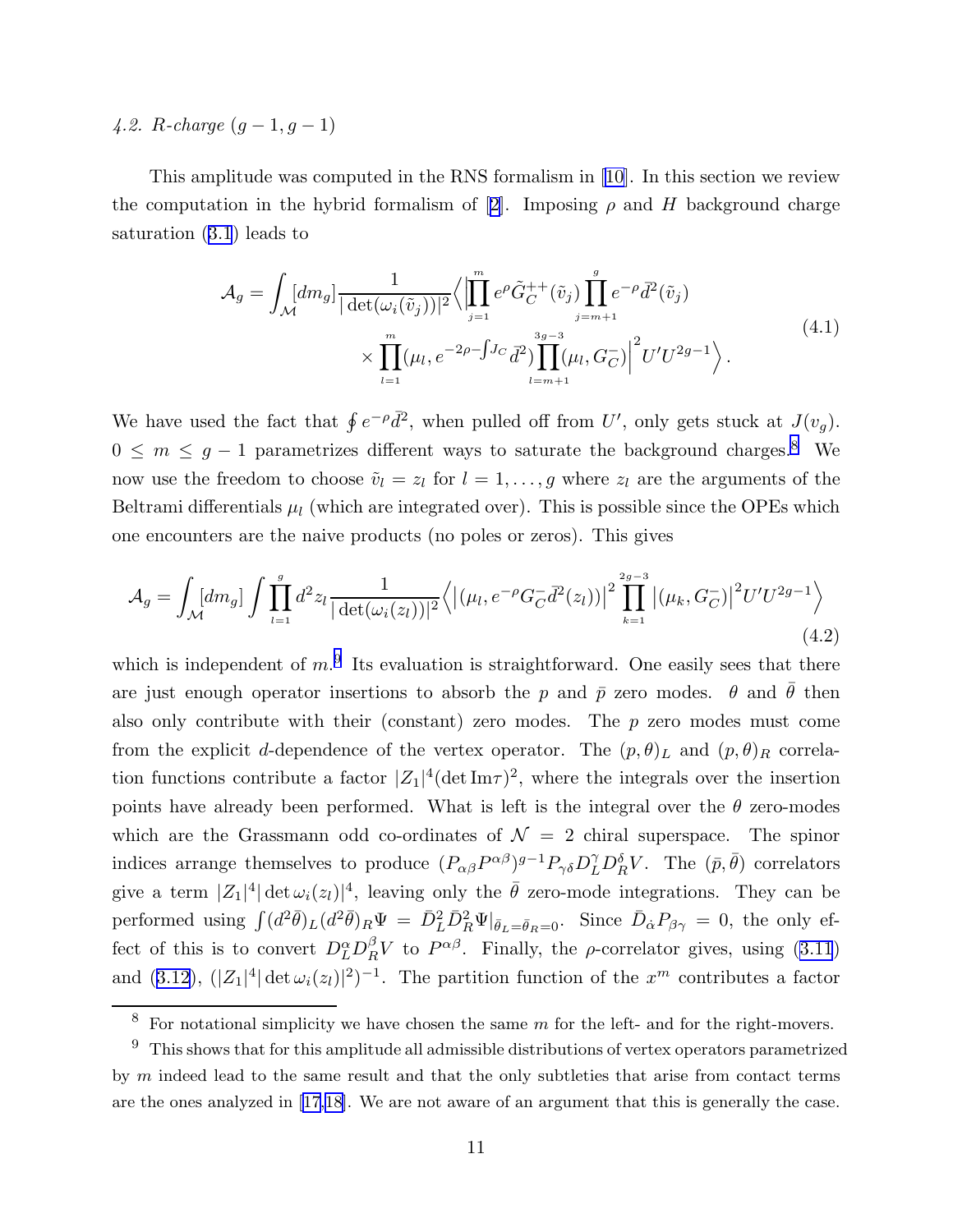<span id="page-12-0"></span> $|Z_1|^{-4}$ (det Im $\tau$ )<sup>-2</sup>. To the given order of spacetime derivatives, the  $x^m$ -dependence of the vertex operators is only through its zero mode. Combining arguments we obtain

$$
\mathcal{A}_g = \int (d^2 \theta)_L (d^2 \theta)_R (P_{\alpha \beta} P^{\alpha \beta})^g \int_M [dm_g] \langle \prod_{i=1}^{3g-3} |(\mu_i, G_C^-)|^2 \rangle.
$$
 (4.3)

The last part of this expression is the string partition function of the topological B-model:

$$
F_g^B = \int_{\mathcal{M}} [dm_g] \langle \prod_{i=1}^{3g-3} |(\mu_i, G_C^-)|^2 \rangle.
$$
 (4.4)

To determine the dependence of  $F_g^B$  on the chiral or twisted-chiral moduli one inserts the appropriate expressions [\(2.17\)](#page-6-0) into these correlation functions. It can be shown, using thearguments of [[17\]](#page-17-0), that  $F_g^B$  does not depend on perturbations induced by either  $(c, a)$ or  $(a, c)$  operators. It therefore depends only on the complex structure moduli and the amplitudes calculated are therefore vector multiplet couplings (type IIB).

## 4.3. R-charge  $(1-g, 1-g)$

Starting from ([3.1](#page-7-0))and imposing  $\rho$  and H-background charge saturation, one obtains, in close analogy to [\(4.1](#page-11-0)),

$$
\mathcal{A}'_g = \int_{\mathcal{M}} [dm_g] \frac{1}{|\det(\omega_i(\tilde{v}_j))|^2} \langle \left| \prod_{j=1}^m G_C^+(\tilde{v}_j) \prod_{j=m+1}^g e^{2\rho + \int J_C} d^2(\tilde{v}_j) \prod_{l=1}^m (\mu_l, e^{\rho} d^2) \right|
$$
  
 
$$
\times \prod_{l=m+1}^{3g-3} (\mu_l, e^{-\rho} \tilde{G}_C^{-}) \left| \int J'' U'' U^{2g-1} \right\rangle.
$$
 (4.5)

 $0 \leq m \leq g-1$  parametrizes the different ways of saturating the background charges. By appropriate choices of the  $\tilde{v}_j$  this amplitude can be brought to the form

$$
\mathcal{A}'_g = \int_{\mathcal{M}} [dm_g] \int \prod_{j=1}^g d^2 z_j \frac{1}{|\det \omega_i(z_j)|^2} \langle |(\mu(z_j), e^{\rho} d^2 G_C^+(z_j)) \prod_{k=1}^{2g-3} (\mu_k, e^{-\rho} \tilde{G}_C^{-})|^2 U'' U^{2g-1} \rangle, \tag{4.6}
$$

which shows that also this amplitude is independent of  $m$ . However, its evaluation is most easily done for a different choice of the insertion points  $\tilde{v}_j$ . To fix them, we start from (4.5) with the choice  $m = 0$  and compute the  $\rho$  and the H correlators. Their product is, using  $(3.8)$  $(3.8)$  $(3.8)$  and  $(3.11)$  $(3.11)$  $(3.11)$ ,

$$
\frac{1}{Z_1} \cdot \frac{F(\sqrt{3}\sum \tilde{v}_j - \frac{2}{\sqrt{3}}\sum z_k - \sqrt{3}w + \sqrt{3}\Delta)}{\theta(2\sum \tilde{v}_j - \sum z_k - 2w + \Delta)} \cdot \frac{\prod_{k
$$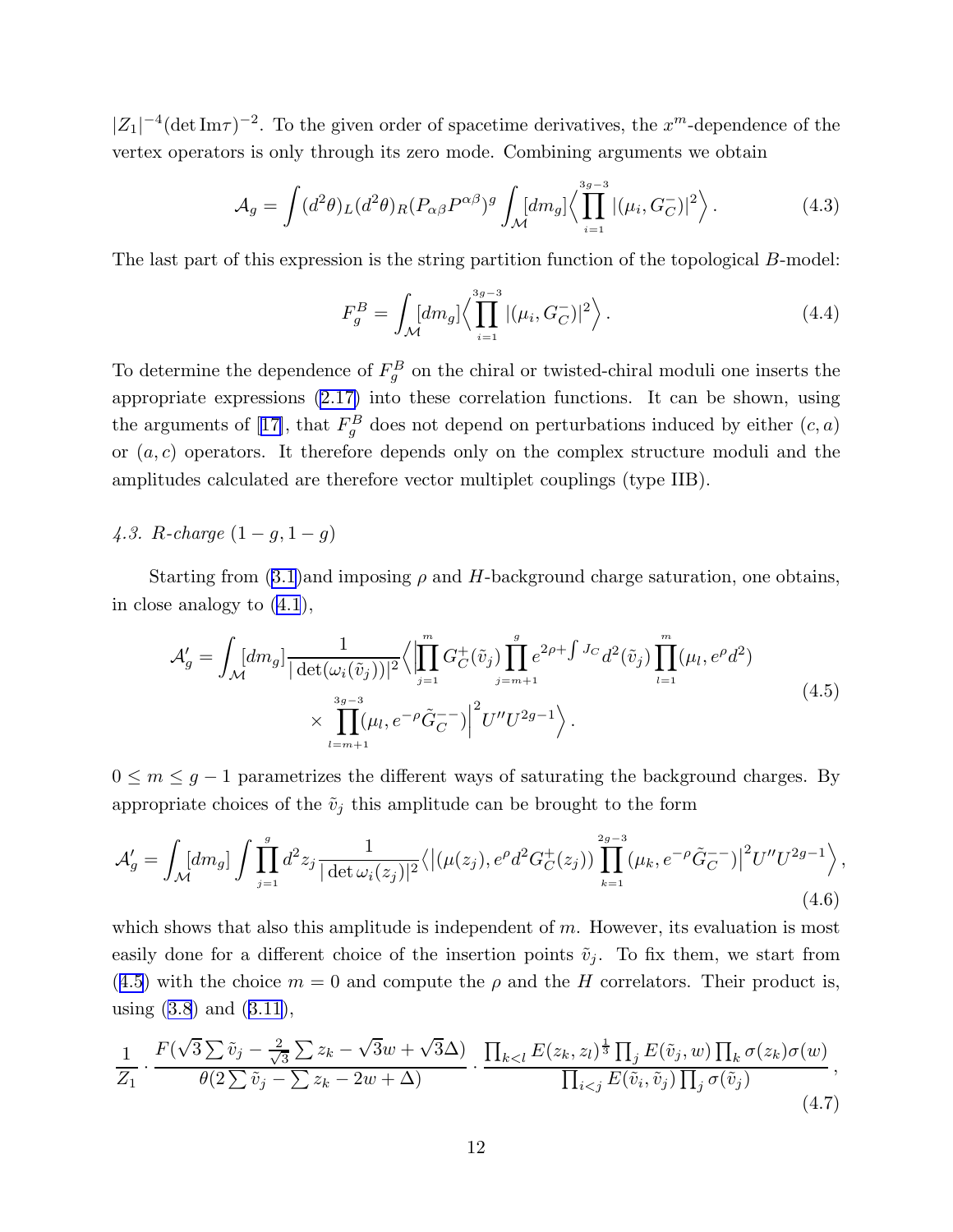where we have only displayed the holomorphic part. With the help of the identity [\(3.12](#page-10-0)) this is equal to

$$
\frac{1}{(Z_1)^{\frac{5}{2}}} \frac{F(\sqrt{3}\sum \tilde{v}_j - \frac{2}{\sqrt{3}}\sum z_k - \sqrt{3}w + \sqrt{3}\Delta)}{\theta(2\sum \tilde{v}_j - \sum z_k - 2w + \Delta)} \cdot \frac{\theta(\sum \tilde{v}_j - w - \Delta)}{\det w_i(\tilde{v}_j)} \cdot \prod_{k\n(4.8)
$$

We now choose the g positions  $\tilde{v}_j$  such that  $\vec{I}(\sum \tilde{v}_j - w - \Delta) = \vec{I}(2\sum \tilde{v}_j - \sum z_k - 2w + \Delta)$ . Then the theta functions cancel and the remaining terms are

$$
\frac{1}{(Z_1)^{\frac{5}{2}} \det \omega_i(\tilde{v}_j)} \cdot F(\frac{1}{\sqrt{3}} \sum z_k - \sqrt{3} \Delta) \cdot \prod_{k < l} E(z_k, z_l)^{\frac{1}{3}} \prod_k \sigma(z_k). \tag{4.9}
$$

This can be written as

$$
\frac{1}{Z_1^2 \det \omega_i(\tilde{v}_j)} \left\langle \prod_{k=1}^{3g-3} e^{-\frac{i}{\sqrt{3}}H(z_k)} \right\rangle.
$$
 (4.10)

The  $p, \theta, \bar{p}$  and  $\bar{\theta}$  correlators are as in the previous amplitude (with the roles on barred and unbarred variables interchanged) and one finally obtains

$$
\mathcal{A}'_g = \int (d^2 \bar{\theta})_L (d^2 \bar{\theta})_R (\bar{P}_{\dot{\alpha}\dot{\beta}} \bar{P}^{\dot{\alpha}\dot{\beta}})^g \int_{\mathcal{M}} [dm_g] \Big\langle \prod_{i=1}^{3g-3} |(\mu_i, \check{G}_C^-)|^2 \Big\rangle \,. \tag{4.11}
$$

Here  $\check{G}_C^- = e^{-\frac{i}{\sqrt{3}}H} G_C'$  where  $G_C'$  is defined to be  $G_C^+ = e^{\frac{i}{\sqrt{3}}H} G_C'$ . Note that  $G_C^-$  and  $\check{G}_C^$ both have conformal weight two. The internal amplitude multiplying the spacetime part is the complex conjugate of the B-model amplitude ([4.4](#page-12-0)): this follows from the fact that the expression (4.9) can be written as

$$
\frac{1}{Z_1^2 \det \omega_i(\tilde{v}_j)} \left\langle \prod_{k=1}^{3g-3} e^{\frac{i}{\sqrt{3}}H(z_k)} \right\rangle_{Q_H = \sqrt{3}},\tag{4.12}
$$

where we used  $(3.8)$  $(3.8)$  $(3.8)$  but with the reversed background charge as compared to  $(4.10)$ . This happens if one chooses the opposite twisting in ([2.2](#page-3-0)). Since the operators  $\check G_C^-$  and  $G_C^+$  $_C^+$  both contain the same operator  $G_C'$ , the internal part of the amplitude (4.11) is equal to

$$
\left\langle \prod_{i=1}^{3g-3} |(\mu_i, \check{G}_C^-)|^2 \right\rangle_{++} = \left\langle \prod_{i=1}^{3g-3} |(\mu_i, G_C^+)|^2 \right\rangle_{--}.
$$
\n(4.13)

The subscripts refer to the two possible twistings  $T \to T + \frac{1}{2}$  $\frac{1}{2}\partial J$  and  $T \to T - \frac{1}{2}$  $\frac{1}{2}\partial J$  for leftand right-movers. Finally, since for unitary theories  $(G_C^-)^{\dagger} = G_C^+$  $_C^+$ , the right-hand side of (4.13) is the complex conjugate of  $F_g^B$  given in ([4.4](#page-12-0)), and therefore  $\mathcal{A}'_g$  defined in ([4.5](#page-12-0)) is the complex conjugate of the chiral amplitude  $\mathcal{A}_q$  of [\(4.1\)](#page-11-0).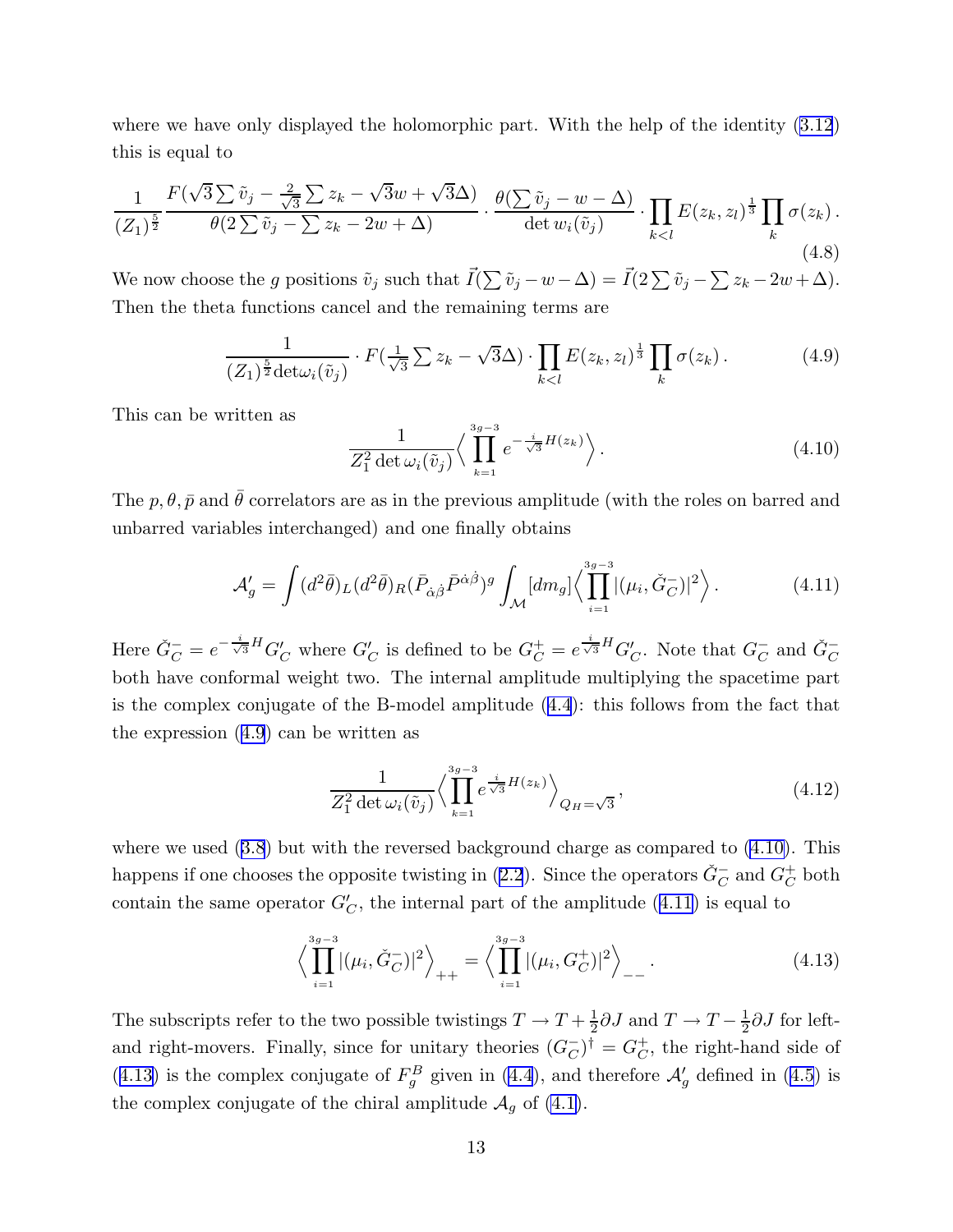# <span id="page-14-0"></span>4.4. R-charges  $(g-1, 1-g)$  and  $(1-g, g-1)$

The 'mixed' amplitudes with R-charges  $(g-1, 1-g)$  and  $(1-g, g-1)$  can now be written down immediately. They are expressed as integrals over twisted chiral superspace and involve the superfields  $Q_{\alpha\dot{\beta}}$  and  $\bar{Q}_{\dot{\alpha}\beta}$ . They are

$$
\mathcal{A}_{g}^{"} = \int (d^2\theta)_L (d^2\bar{\theta})_R (Q_{\alpha\dot{\beta}} Q^{\alpha\dot{\beta}})^g \int_{\mathcal{M}} [dm_g] \Big\langle \prod_{i=1}^{3g-3} (\mu_i, G_C^-)_L (\bar{\mu}_i, \check{G}_C^-)_R \Big\rangle + \text{c.c.} \tag{4.14}
$$

By the same arguments as given before, one shows that this type IIB string amplitude only depends on deformations in the  $(a, c)$  (and  $(c, a)$  for the complex conjugate piece) ring, i.e., on Kähler moduli. In type IIB, these are in tensor multiplets. From the discussion in section 4.3 it also follows that

$$
\int_{\mathcal{M}} [dm_g] \Big\langle \prod_{i=1}^{3g-3} (\mu_i, G_C^-)_L(\bar{\mu}_i, \check{G}_C^-)_R \Big\rangle_{++} = \int_{\mathcal{M}} [dm_g] \Big\langle \prod_{i=1}^{3g-3} (\mu_i, G_C^-)_L(\bar{\mu}_i, G_C^+)_R \Big\rangle_{+-} = F_g^A \,,
$$
\n(4.15)

which is the topological A-model amplitude.

So far we have computed amplitudes of type IIB string theory. To compute type IIA amplitudes we need to twist the left- and right-moving internal SCFTs oppositely. In the amplitudes this induces the following changes:  $(G_C^-)_R \to (G_C^+)_R$  $(C_C^+)_R$  and  $(\check{G}_C^-)_R \to (\check{G}_C^+)_R$ where  $\check{G}_C^+ = e^{\frac{i}{\sqrt{3}}H} \bar{G}'_C$ . Due to the opposite twist, the conformal weights are preserved under this operation. For instance, the spacetime part of  $(4.3)$  gets combined with  $F_g^A$ , that of (4.14) with  $F_g^B$ . According to ([2.19](#page-7-0)),  $F_g^A$  depends on the moduli contained in vector multiplets,  $F_g^B$  on those contained in tensor multiplets.

#### 4.5. Summary

We have recomputed certain chiral and twisted-chiral couplings that involve g powers of  $P^2$  or  $Q^2$ , respectively, using hybrid string theory. The amplitudes involve the topological string partition functions  $F_g^A$  and  $F_g^B$ .  $F_g^A$  depends on the moduli parametrizing the  $(c, a)$  ring,  $F_g^B$  on those of the  $(c, c)$  ring. In type IIA or type IIB, these are contained in spacetime chiral (vector) or twisted-chiral (tensor) multiplets, as summarized in the table. The dependence on the moduli of the complex conjugate rings is only through the holomorphicanomaly [[17](#page-17-0)].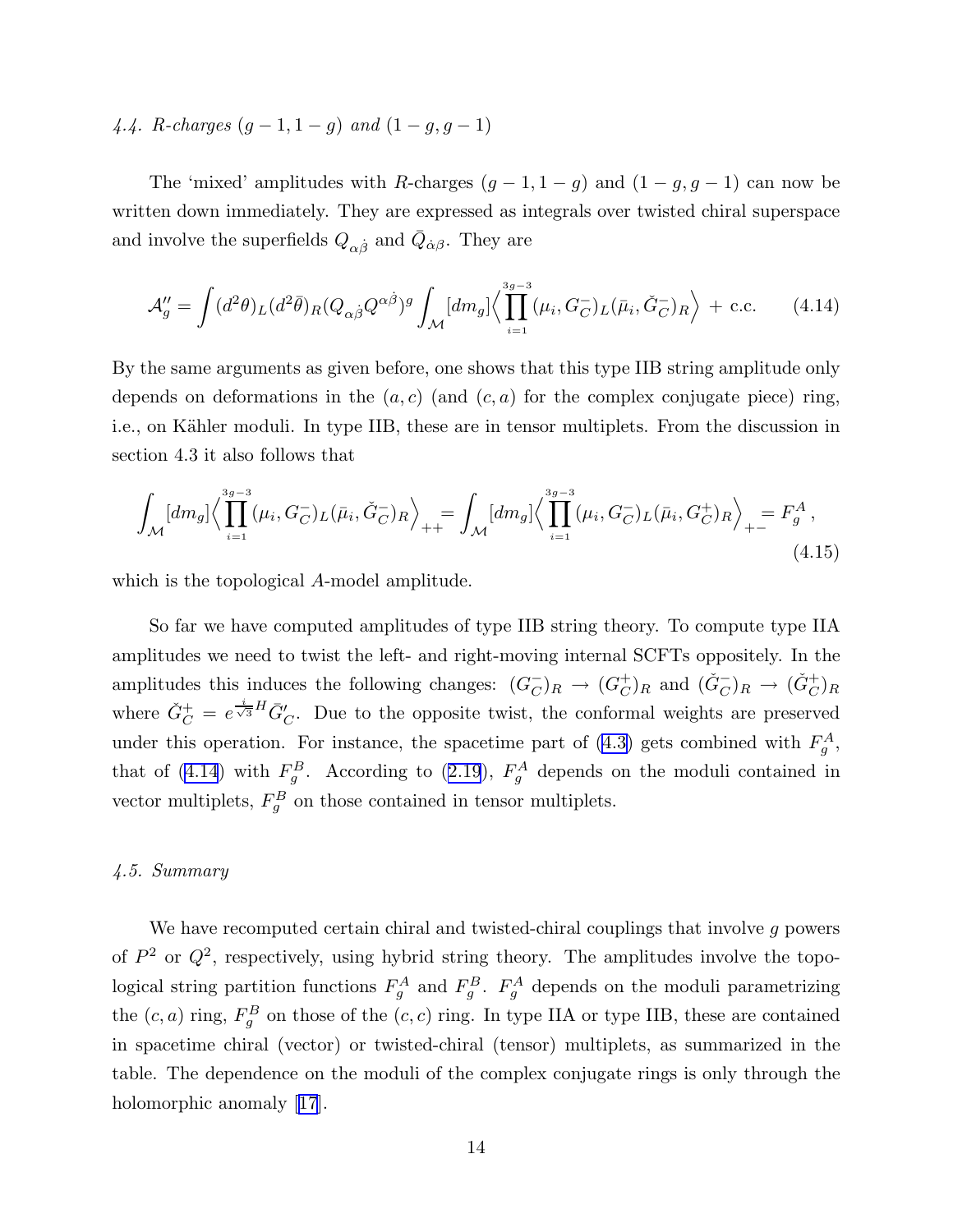| type IIA        |                   | type IIB        |                   |
|-----------------|-------------------|-----------------|-------------------|
| $(P^2)^g F_a^A$ | $(c, a)$ : vector | $(P^2)^g F^B_a$ | $(c, c)$ : vector |
| $(Q^2)^g F^B_a$ | $(c, c)$ : tensor | $(Q^2)^g F^A_a$ | $(c, a)$ : tensor |

As discussed in [\[3](#page-16-0),[19\]](#page-17-0), on-shell, the superfield  $P_{\alpha\beta}$  describes the linearization of the Weyl multiplet. Its lowest component is the selfdual part of the graviphoton field strength,  $P_{\alpha\beta}| = F_{\alpha\beta}$ . The  $\theta_L \theta_R$ -component is the selfdual part  $C_{\alpha\beta\gamma\delta}$  of the Weyl tensor. The bosonic components of  $Q_{\alpha\dot{\beta}}$  are  $Q_{\alpha\dot{\beta}}| = \partial_{\alpha\dot{\beta}}Z$ , where Z is the complex R-R-scalar of the RNS formulation of the type II string; its  $\theta_L \bar{\theta}_R$ -component is  $\partial_{\alpha\dot{\alpha}} \partial_{\beta\dot{\beta}} S$ . The real component of S is the dilaton, its imaginary component is dual to the antisymmetric tensor of the NS-NS-sector.These results can be obtained by explicit computation from the  $\theta$ -expansion of the superfield V. After integrating  $(4.3)$  and  $(4.14)$  $(4.14)$  over chiral and twisted-chiral superspace, respectively,  $2g - 2$  powers of  $F_{\alpha\beta}$  are coupled to two powers of  $C_{\alpha\beta\gamma\delta}$ , while  $2g-2$  powers of  $\partial Z$  are coupled to two powers of  $\partial^2 S$ , with the tensorial structure discussed in[[10\]](#page-16-0). In[[3](#page-16-0)[,20](#page-17-0),[21\]](#page-17-0) the question is addressed how these (and other) couplings can be described in an off-shell (projective) superspace description at the nonlinearized level.

#### Acknowledgments

We thank N. Berkovits, S. Kuzenko, O. Lechtenfeld, and H. Verlinde for discussions. P.V. thanks the Galileo Galilei Institute for Theoretical Physics for the hospitality and the INFN for a partial support during the completion of this work. This work was partially supported by the RTN contracts MRTN-CT-2004-503369 and MRTN-CT-2004-005104 and by the Deutsch-Israelische-Projektkooperation (DIP-H 5.2).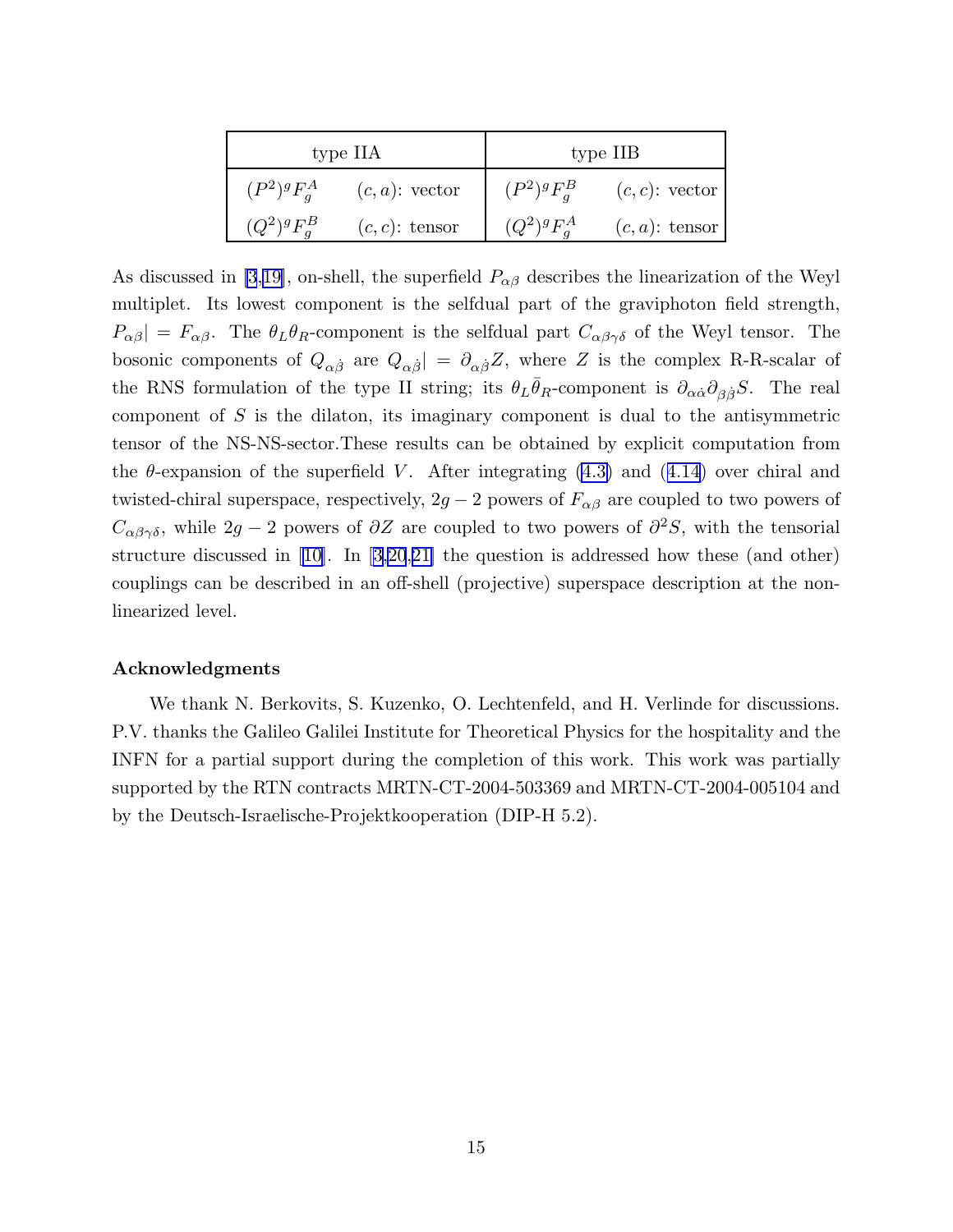#### References

- <span id="page-16-0"></span>[1] N. Berkovits, Covariant Quantization of the Green-Schwarz Superstring in a Calabi-Yau Background, Nucl. Phys. B 431, 258 (1995) [arXiv:[hep-th/9404162\]](http://arxiv.org/abs/hep-th/9404162)
- [2] N. Berkovits and C. Vafa, N=4 topological strings, Nucl. Phys. B 433, 123 (1995) [arXiv:[hep-th/9407190\]](http://arxiv.org/abs/hep-th/9407190).
- [3] N. Berkovits and W. Siegel, Superspace Effective Actions for 4D Compactifications of Heterotic and Type II Superstrings, Nucl. Phys. B 462, 213 (1996) [arXiv:[hep](http://arxiv.org/abs/hep-th/9510106)[th/9510106](http://arxiv.org/abs/hep-th/9510106)].
- [4] I. Antoniadis, R. Minasian, S. Theisen and P. Vanhove, String loop corrections to the universal hypermultiplet, Class. Quant. Grav. 20, 5079 (2003) [arXiv:[hep-th/0307268\]](http://arxiv.org/abs/hep-th/0307268).
- [5] L. Anguelova, M. Rocek and S. Vandoren, Quantum corrections to the universal hypermultiplet and superspace, Phys. Rev. D 70, 066001 (2004) [arXiv:[hep-th/0402132\]](http://arxiv.org/abs/hep-th/0402132).
- [6] D. Robles-Llana, F. Saueressig and S. Vandoren, String loop corrected hypermultiplet moduli spaces, JHEP 0603, 081 (2006) [arXiv:[hep-th/0602164](http://arxiv.org/abs/hep-th/0602164)].
- [7] B. de Wit, P. G. Lauwers and A. Van Proeyen, Lagrangians Of  $N=2$  Supergravity -Matter Systems, Nucl. Phys. B 255, 569 (1985).
- [8] B. de Wit,  $N = 2$  electric-magnetic duality in a chiral background, Nucl. Phys. Proc. Suppl. 49, 191 (1996) [arXiv[:hep-th/9602060](http://arxiv.org/abs/hep-th/9602060)].
- [9] B. de Wit and F. Saueressig, Off-shell  $N = 2$  tensor supermultiplets, arXiv:[hep](http://arxiv.org/abs/hep-th/0606148)[th/0606148](http://arxiv.org/abs/hep-th/0606148).
- [10] I. Antoniadis, E. Gava, K. S. Narain and T. R. Taylor, Topological amplitudes in string theory, Nucl. Phys. B  $413$ , 162 (1994) [arXiv:[hep-th/9307158](http://arxiv.org/abs/hep-th/9307158)].
- [11] N. Berkovits, C. Vafa and E. Witten, Conformal field theory of AdS background with Ramond-Ramond flux, JHEP 9903, 018 (1999) [arXiv[:hep-th/9902098\]](http://arxiv.org/abs/hep-th/9902098).
- [12] M. Yu, The Unitary Constructions Of The N=4 SU(2) Extended Superconformal Algebras, Phys. Lett. B 196, 345 (1987).
- [13] W. Lerche, C. Vafa and N. P. Warner, Chiral Rings In N=2 Superconformal Theories, Nucl. Phys. B 324, 427 (1989).
- [14] E. P. Verlinde and H. L. Verlinde, Chiral Bosonization, Determinants And The String Partition Function, Nucl. Phys. B 288, 357 (1987); Multiloop Calculations In Covariant Superstring Theory, Phys. Lett. B 192 (1987) 95; Lectures On String Perturbation Theory, IASSNS-HEP-88-52
- [15] T. Eguchi and H. Ooguri, Chiral Bosonization On A Riemann Surface, Phys. Lett. B 187, 127 (1987).